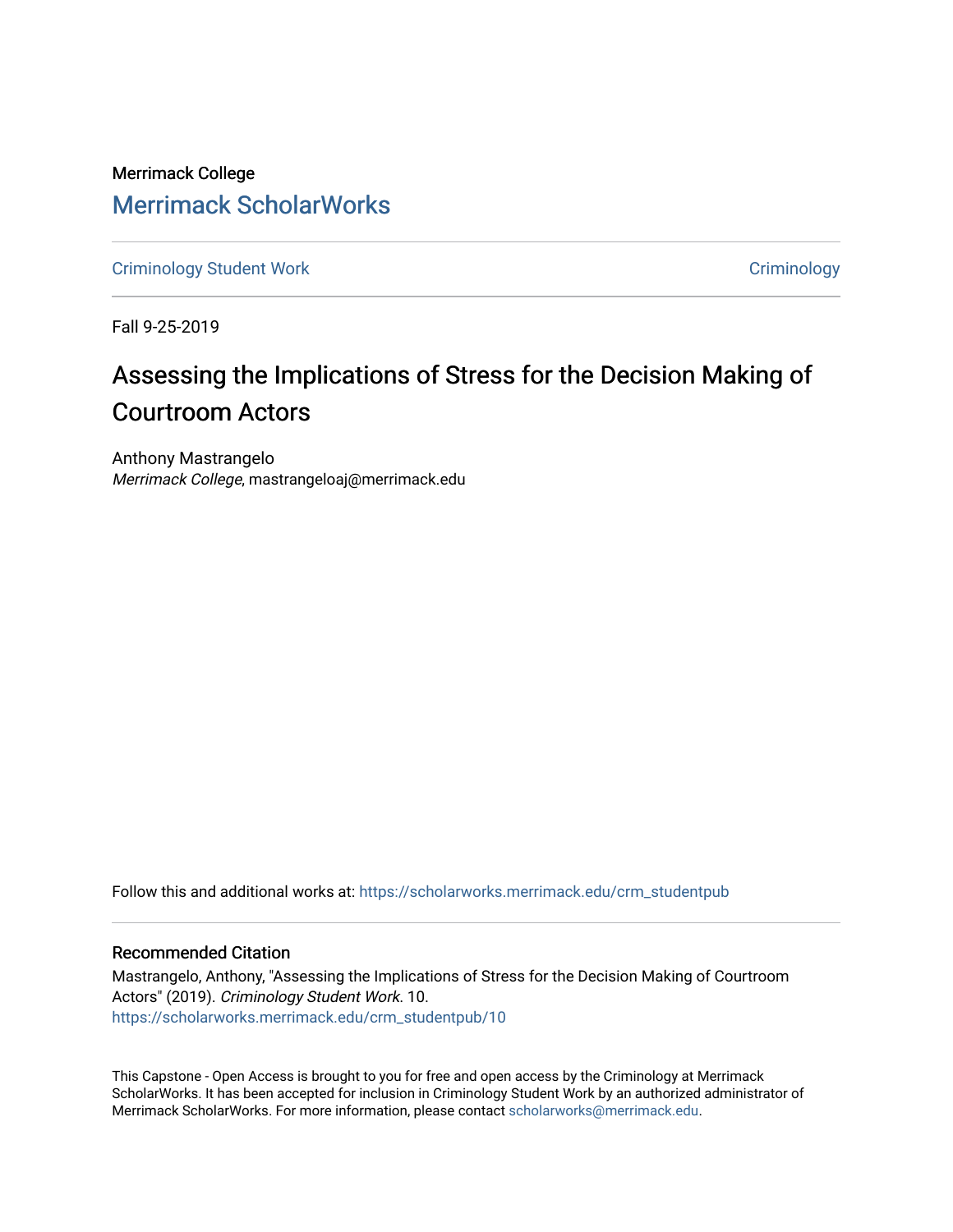1

# **Assessing the Implications of Stress for the Decision Making of Courtroom Actors**

Anthony Mastrangelo

# CRM8900G

Advised by Nicole Frisch-Scott, Ph.D.

Merrimack College

Master of Science in Criminology and Criminal Justice

25 September 2019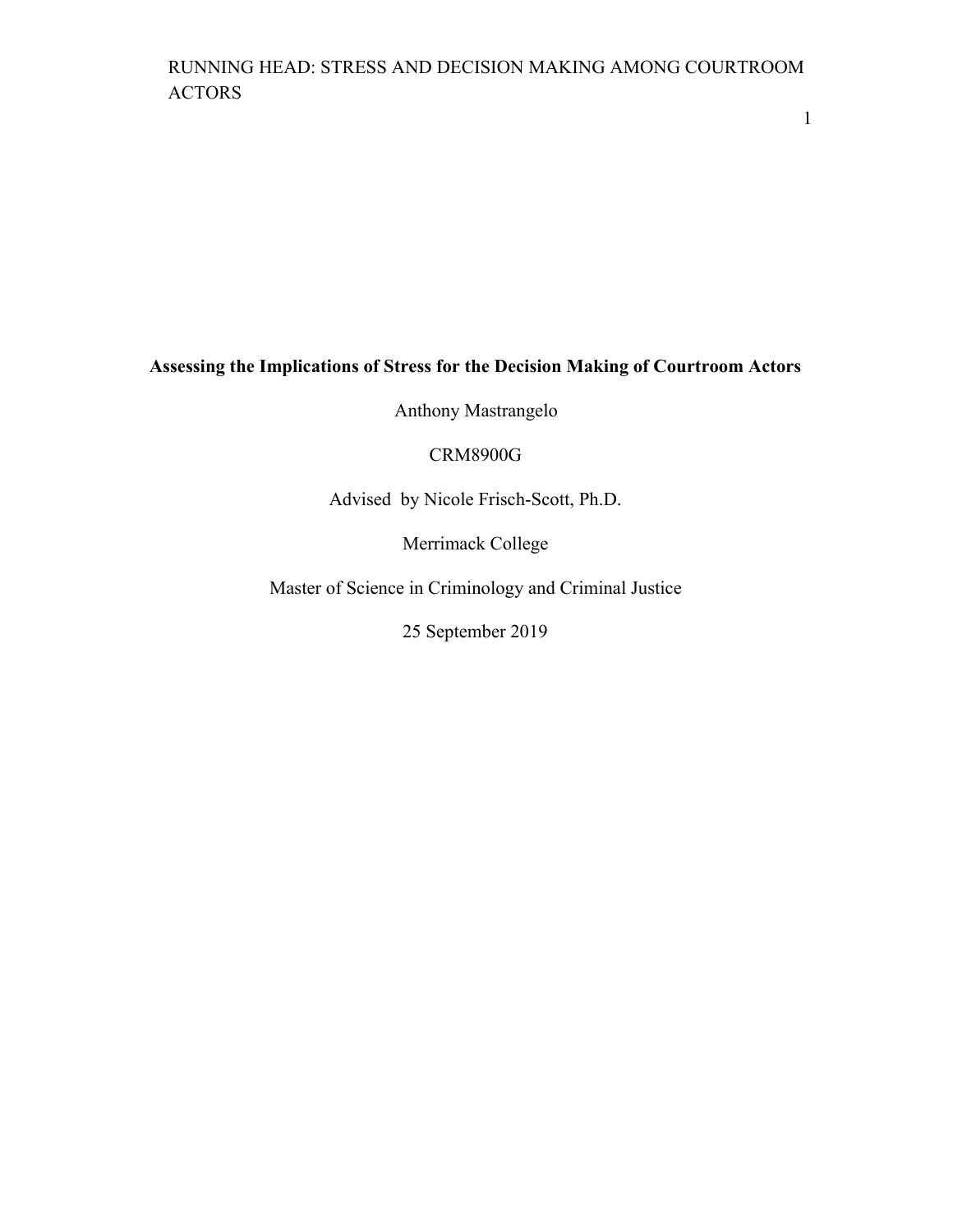# **Abstract**

The purpose of this experiment is to understand if decision making is affected when under the influence of stress. Courtroom actors such as judges, and prosecutors, make decisions everyday that can change an individual's life and they are under a great amount of stress. Theories such as bounded rationality theory, focal concern theory, and Albonetti's (1986, 1987, 1991) theory integration hypothesize that stress does affect decision making when there is a lack of information and/or constraints on a decision maker's time, situations that courtroom actors regularly face. In this research, 131 students completed a series of Stroop tasks (decision making tasks) and when under stress and no stress. The results showed that there were more errors in decision-making when participants were under stress, however, this difference is only marginally significant at conventional levels ( $p<0.05$ ). This research provides some evidence that decision making is affected when an individual is under stress. Future research directions and study limitations are discussed.

Keywords: Stress, Decision Making, Judges, Prosecutors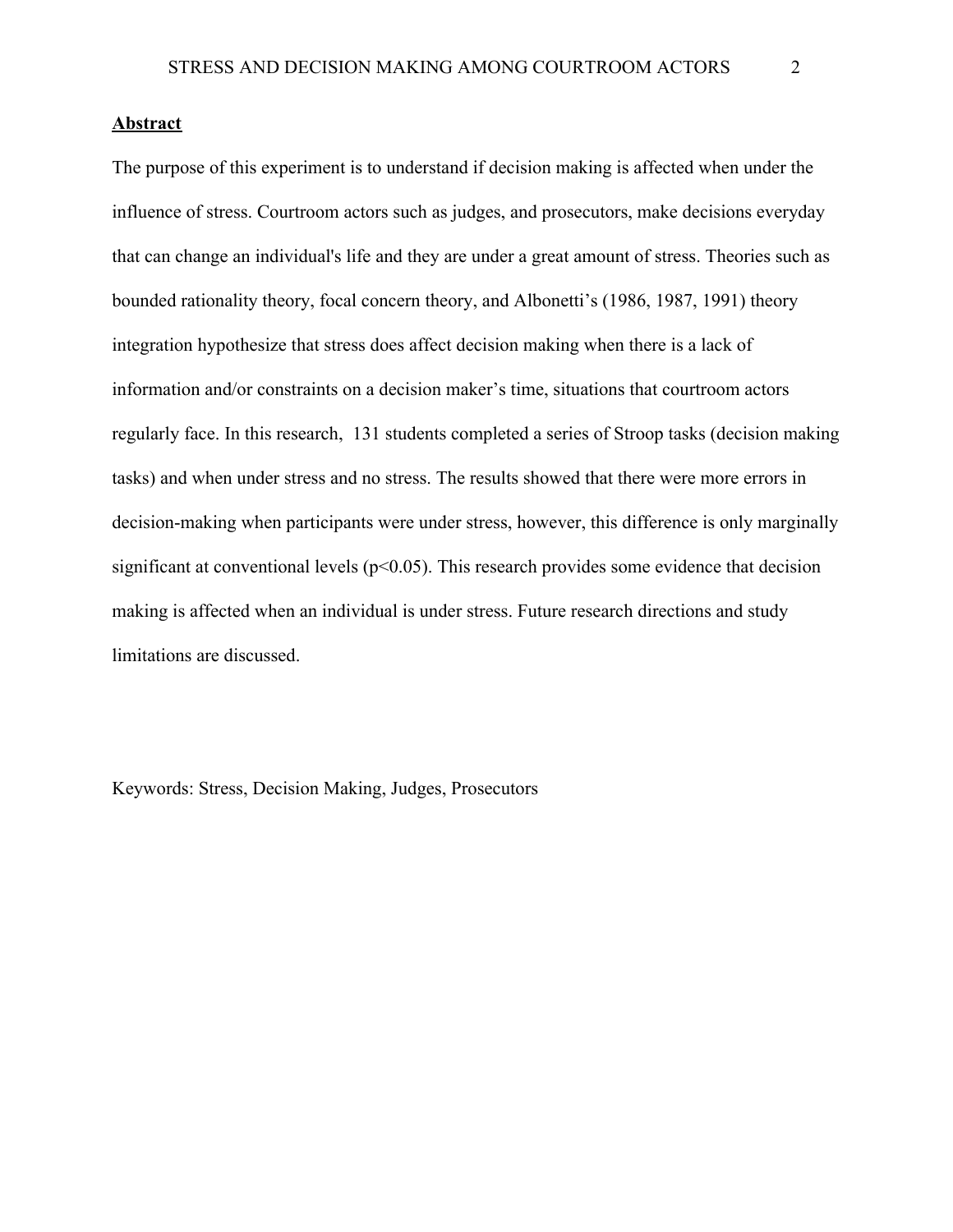# **Introduction**

There are many decisions and participants in the sentencing process (Spohn, 2009). Though sentences are given out by judges, they are ultimately produced in a collaborative process involving the legislature, prosecuting attorneys, judges, appellate court judges, police officers, probation officers, and in some cases, juries or correctional officials. Understanding the decisions of courtroom actors is of interest to criminologists, such that much research and numerous theoretical perspectives exist to explain how the decisions of judges, prosecutors, and other courtroom actors are made. A common criticism of this literature is that studies find patterns in sentencing and assume certain theoretical mechanisms are at play, but fail to examine those mechanisms directly. For example, the focal concerns perspective claims that courtroom actors make decisions under conditions of bounded rationality and rely on perceptual shorthands and prior experience when deciding the outcome in a criminal case. Scholars claim that such mental shortcuts and decision making environments can result in observed sentencing disparities. This paper does not test an existing theory of courtroom decision making directly, but instead considers one source of bounded rationality present for courtroom actors: stress. Specifically, this work examines how varying degrees of stress leads to cognitive failures and wrong decisions. The findings shed light on the how courtroom actors make decisions and the extent to which we can expect their decisions to be rational when made under stress.

# **Literature Review**

Judges play a significant role in the sentencing process, in many court cases, the lead role (Spohn, 2009). The role of a judge is to keep order in the courtroom, to be impartial, fair and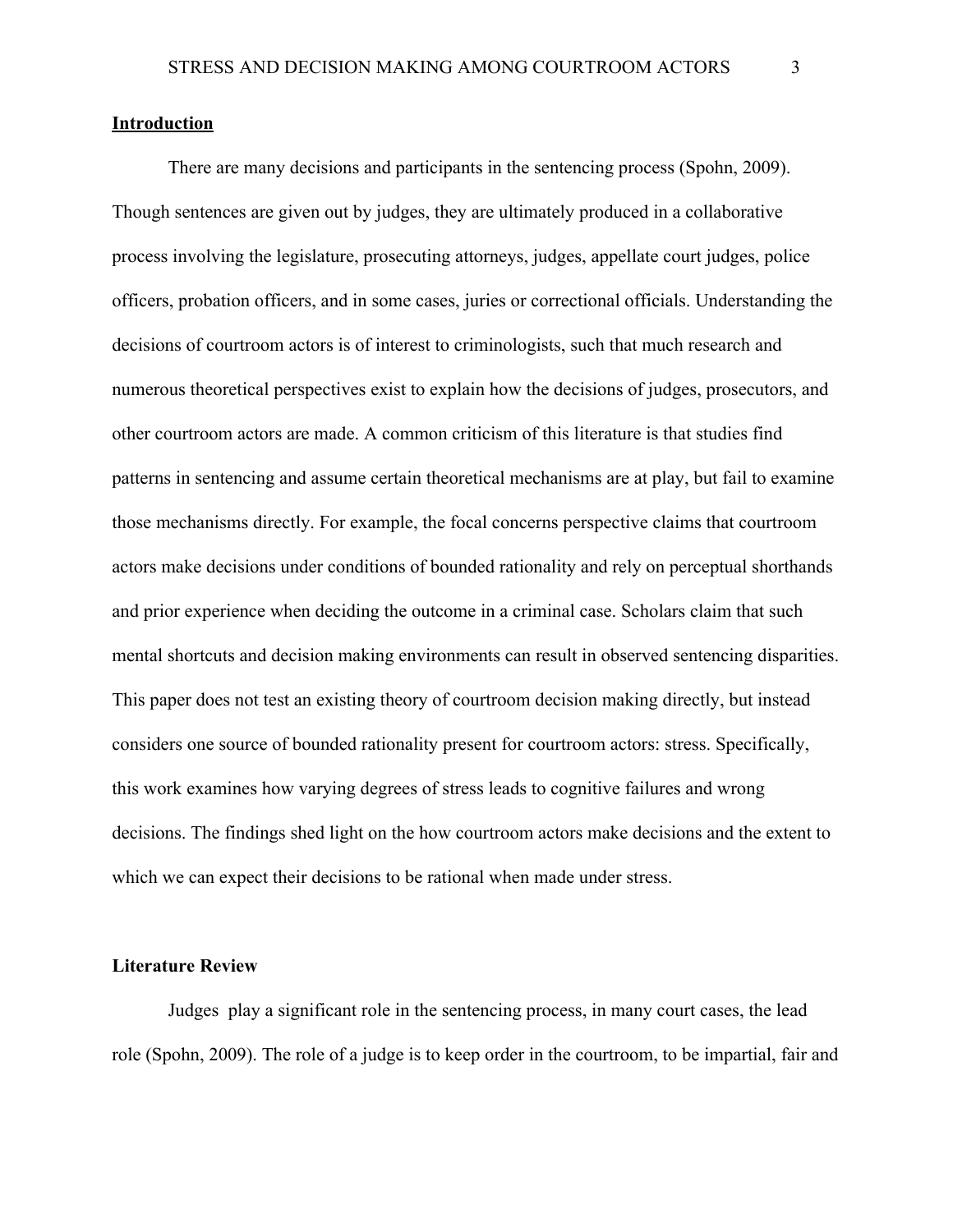unbiased. Judges determine if the laws are followed and that the constitutional rights of defendants are protected. Judges have the final responsibility in determining a sentence. In recent years, however, the power of a judge in a courtroom has been restricted by sentencing reforms such as sentencing guidelines, mandatory minimum sentencing laws, and determinate sentencing structures. During this time, the importance of the prosecutor has grown (Miethe, 1987; Wooldrege & Griffin, 2005). Some now suggest that "The prosecutor has more control over life, liberty, and reputation than any other person in America" (Spohn, 2009). This power stems from the fact that prosecutors decide who will be charged, what charges will be filed, who will be offered a plea bargain, and the type of bargain offered , all of which influence sentencing or become "de-facto sentences" as is the case with certain types of plea bargains (Spohn, 2009). The prosecutors may also give recommendations to the judge for sentencing. If the prosecutor decides not to file charges, because he or she believes either that the defendant is innocent or that the defendant is guilty but a conviction is unlikely, the case is closed. If the prosecutor does decide to file charges, the number and seriousness of the charges filed may affect the severity of the sentence imposed by the judge if found guilty. In these ways, prosecutorial decisions matter for sentencing.

With such important decisions to be made, and defendant freedom on the line, understanding how judges and prosecutors make decisions is of the utmost importance to criminologists. The criminal justice system was founded on principles of equal and rational justice, meaning that punishment decisions must be fair to all and proportional. In order to assess whether these goals are met, the process behind punishment decisions must be thoroughly understood.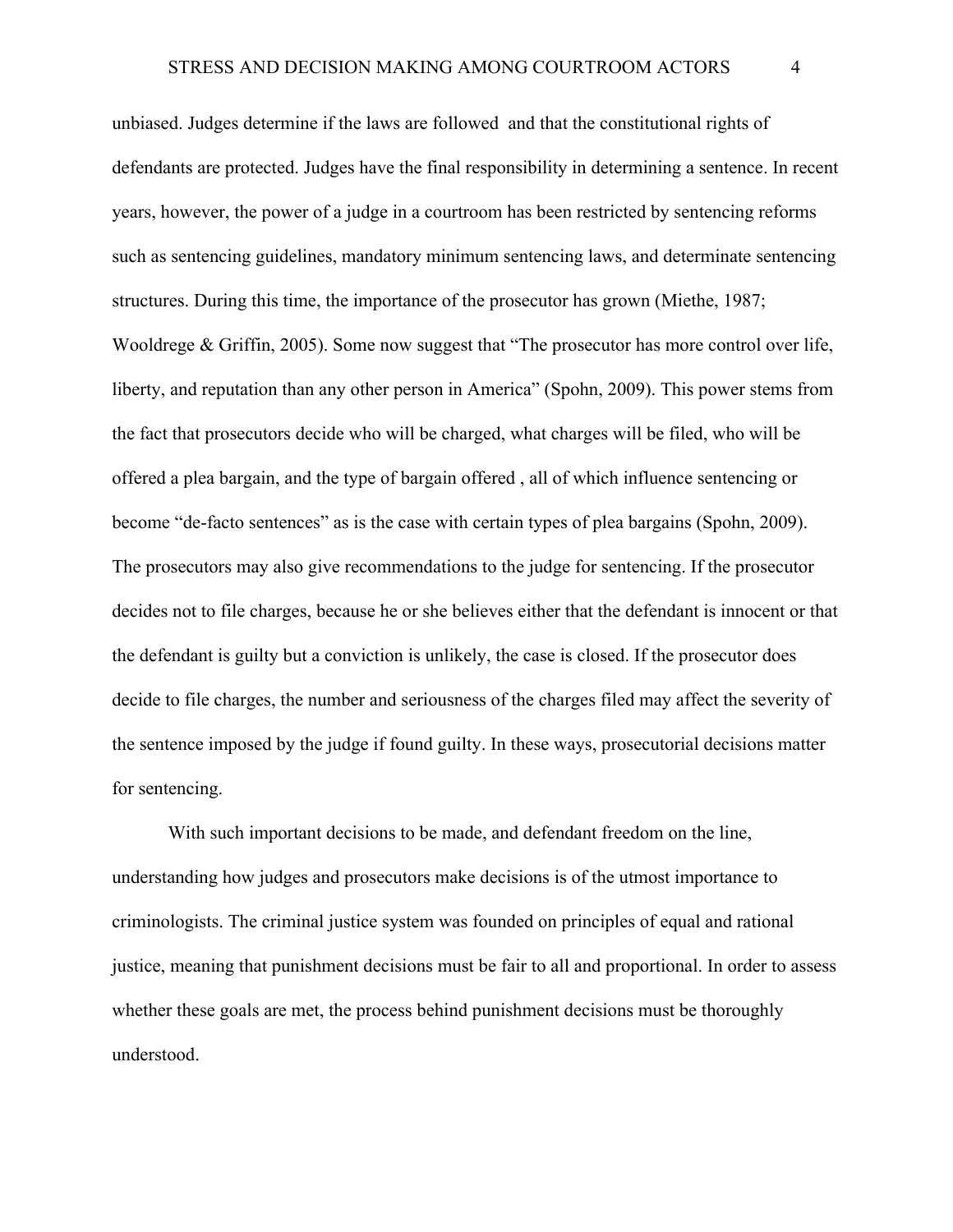# *Theories of Decision Making*

Criminologists have developed numerous theories to explain how courtroom actors determine the outcome of a case and an offenders' punishment. Many agree that constraints faced by courtroom actors prohibit them from making fully rational decisions<sup>1</sup>. Theories of bounded rationality discuss what leads to rational thinking and decision making (Simon, 1972). Bounded rationality occurs when decisions are made under less than ideal conditions and cannot be fully rational, for example if the rationality of individuals is limited by the information that they have (or don't have). There are limits to perfect rationality, which include uncertainty about the consequences that would follow from each alternative decision, incomplete information about the set of alternatives, limited time to make a decision, and the difficulty preventing the necessary decision from being carried out (Simon, 1972).

As an illustration, Simon (1972) discusses these limitations and theories of rationality in the game of chess. The problem confronting a chess player whose turn it is to move can be interpreted in two ways. 1) It can be a problem in finding the best strategy to play, the best sequence of moves to have a winning game, or 2) one can interpret the situation as a set of accurate evaluations that the opponent could make with the goal of executing the alternative moves (Simon, 1972). Chess players do not look at all possible options, but instead generate and examine a fraction of the possible strategies as soon as they discover one that is satisfactory. This is when a design is made. A design is an evaluation that takes place to guide a search for an alternative decision (Simon, 1972). A design is only made until the person sees that it's a

<sup>&</sup>lt;sup>1</sup> In the context of this manuscript, a rational decision is made based on an analytical process in which all relevant factors are considered. A rational decision one which yields an optimal outcome and is consistent with a decision-maker's objective. The term rational is not meant to be interpreted colloquially as a "good" decision or a "reasonable" one.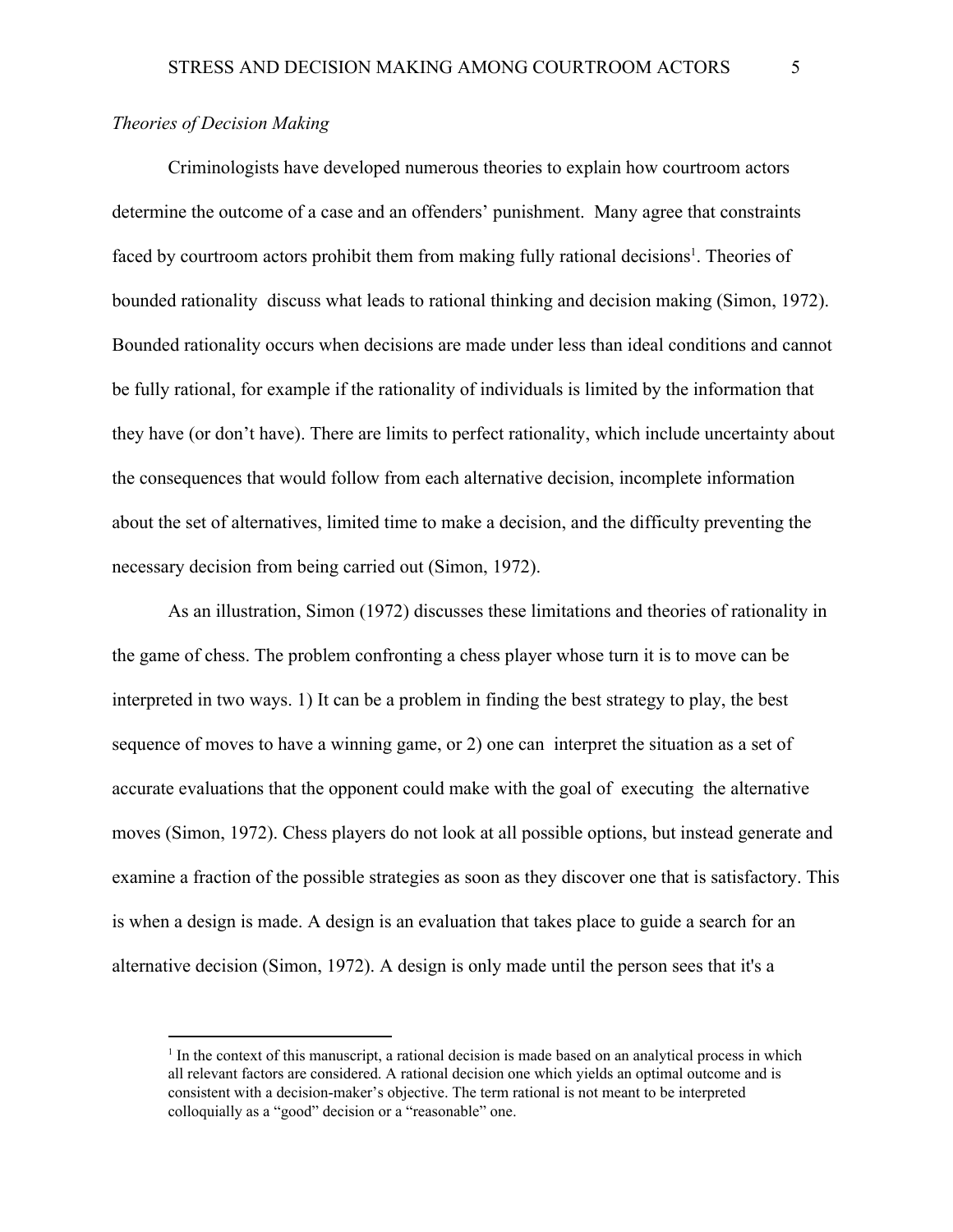guaranteed move. A chess player will not sacrifice some pieces unless he/she can see through it till the end. When it comes to making a decision on a case or what the punishment of the defendant should be, judges and prosecutors will generate a design until they believe that a successful outcome is in their grasp (Simon, 1972).

 Judges' cognitive systems force consistency in decisions by analyzing multiple propositions and making rational inferences (Simon, 1998). Judge's will pick the decision that is most consistent with his or her past decisions. This process of coherence seeking has both a facilitative and biasing effect (Simon, 1998). This kind of thinking is called coherence bias; A judge's representation to a legal decision will be mainly determined by his or her background, and knowledge about the physical, social and legal world. When a judge is biased, his or her's decision is overlooked by some personal knowledge or attitude.

Simon (1998) argues that " behavior is always related to environmental contexts or the psychological fields within which the behavior is performed" (Simon, 1998 p.39). Therefore a judge's and prosecutors decision process is bound to be affected by the particular psychological environment within which it is performed (Albonetti, 1991). One aspect of this environment for a judge involves the "stakes" that judges have in the outcome of each criminal case and sentence. Simon (1998) defines stakes as an interest or desire with regard to the consequences of the decision. Judges are invested in the outcome of a trial/all of their decisions for their own sake (liability) and/or for the offenders' sake (hope to help and not harm). There are competing goals to be achieved, because the decisions which limits judicial liability is not always the decision which is best for the offender, and this duality makes for a complex decision. When a judge has high stakes in just one outcome, the judge is seen as goal-driven or politically motivated. Most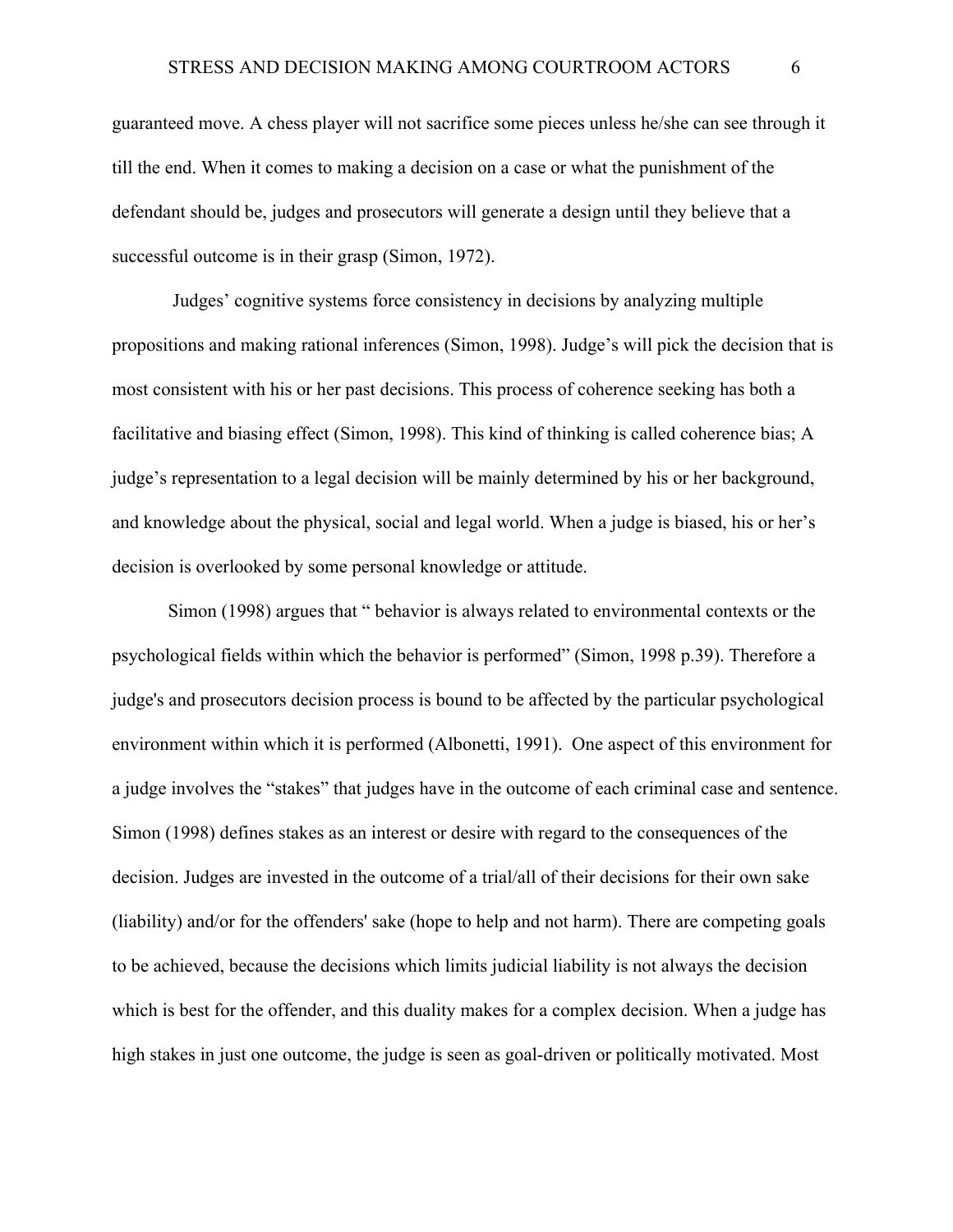judges are elected into office and have some ideologies that can influence their decision making. When a judge has high stakes in both outcomes, the judge will have to sacrifice one outcome as both cannot be achieved. In this situation the judge may experience intense conflict with oneself, or cognitive dissonance. When there are low stakes in both outcomes, the judge is seen as a "neutral broker" (Simon, 1998). Simon (1998) contents that judges genuinely strive to produce the best decision that is suited for each case.

Albonetti (1991) uses her theory integration to assess courtroom decision making. Albonetti (1991) argues that when making uncertain, complex decisions, judges and prosecutors may rely on stereotypes to determine an appropriate sentence. Courtroom actors do not know what the behavior of the offender will be once released or whether or not the offender will recidivate. The absence of complete knowledge of the future forces decision makers to rely on stereotypes to predict an offender's future behavior. The link between race, stability of disposition to commit future crimes, and the level of uncertainty may even explain the observed race disparities in sentencing and charging .

As an example of using stereotypes and mental shorthands when making decisions; Steffensmeier and colleagues' (1998) focal concerns theory argues that in the absence of complete information or unlimited time to make decisions, judges develop a "perceptual shorthand" based on prior experience and stereotypical attributions to compensate for the uncertainty present in court decisions (e.g., who is dangerous and who is not). These perceptual shorthands are organized into three focal concerns. The three focal concerns are, the offender's blameworthiness and the degree of harm caused the victim, protection of the community, and practical implications of sentencing decisions. Blameworthiness is associated with the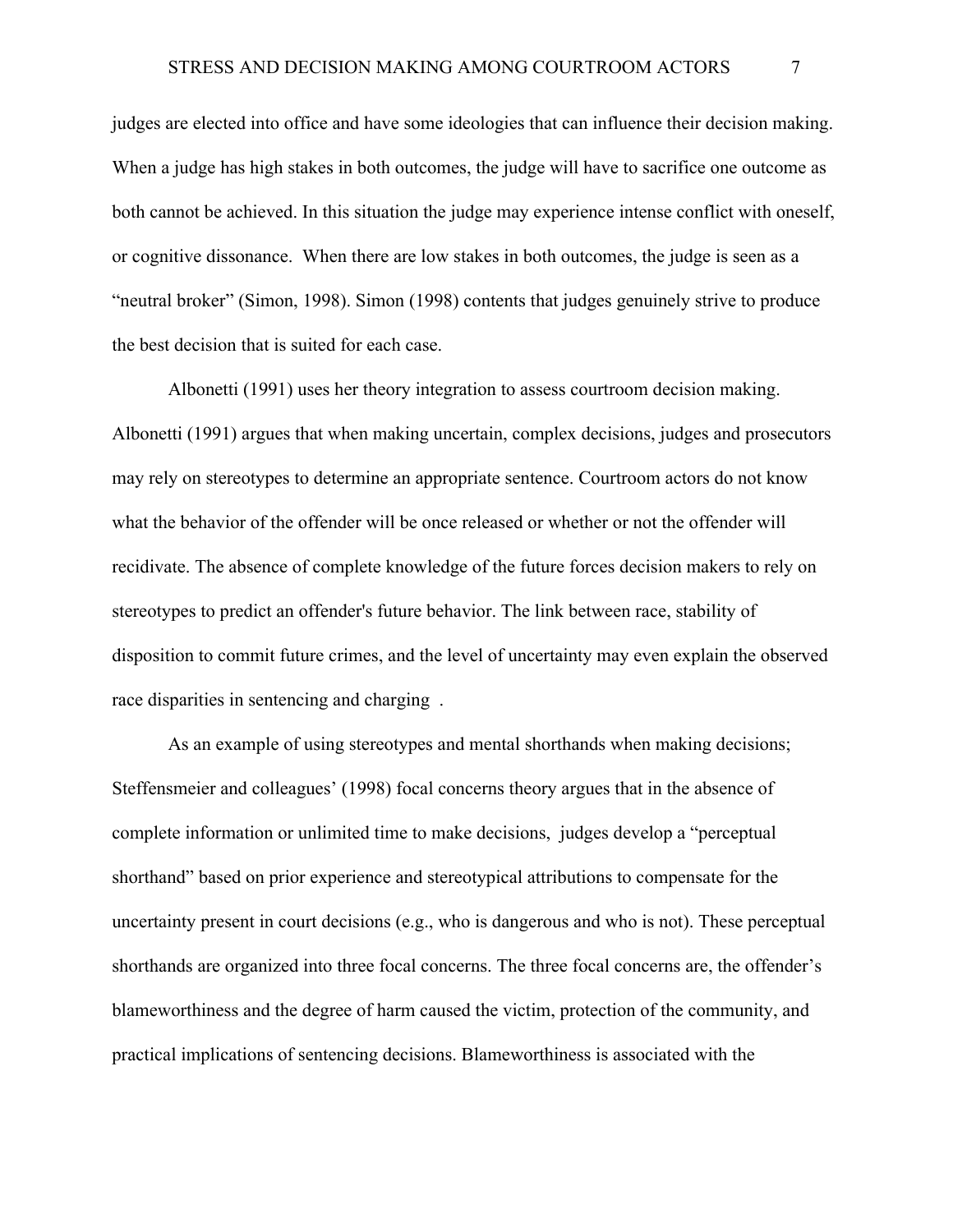philosophy called "just desserts" (Steffensmeier, 2006). Just desserts is the appropriate reward or punishment for one's actions. The severity of a defendant's potential punishment increases depending on the offender's culpability and the degree of injury caused. Protection of the community focuses on the need to incapacitate the offender or to deter the "would be" offenders. Predictions about the offender or the risk of recidivism are based on the nature of the offense (violent or property crime), case information, criminal history, facts of the crime, (whether a weapon was used), and characteristics of the offender such as drug usage, education, employment, or family. Practical constraints and consequences, both organizational and individual, are extralegal factors in making a sentencing decision (Steffensmeier, 2006). Organizational concerns include maintaining working relationships among other courtroom actors, ensuring a stable flow of cases, and being sensitive to local and state correctional crowding and resources. Practical consequences for the individual offender that the judge may weigh in on when deciding a sentence include concerns about the offenders ability to do tiem, (health conditions, special needs), and the disruption of ties to children and other family members. Research suggests that judges' sentencing decisions are based off of the seriousness of the crime committed by the offender and the defendant's prior record, mode of conviction and court size; all of these factors are consistent with the focal concerns perspective.

Uncertainty regarding the future behavior of an offender plays a large role in the decisions of courtroom actors. Decision makers attempt to decrease uncertainty in obtaining desirable outcomes by developing structures that have proven to be satisfactory in the past. Over a period of time decision making may be routinized toward obtaining successful outcomes, which in turn reduces uncertainty (Albonetti, 1986). Decision makers' beliefs about cause and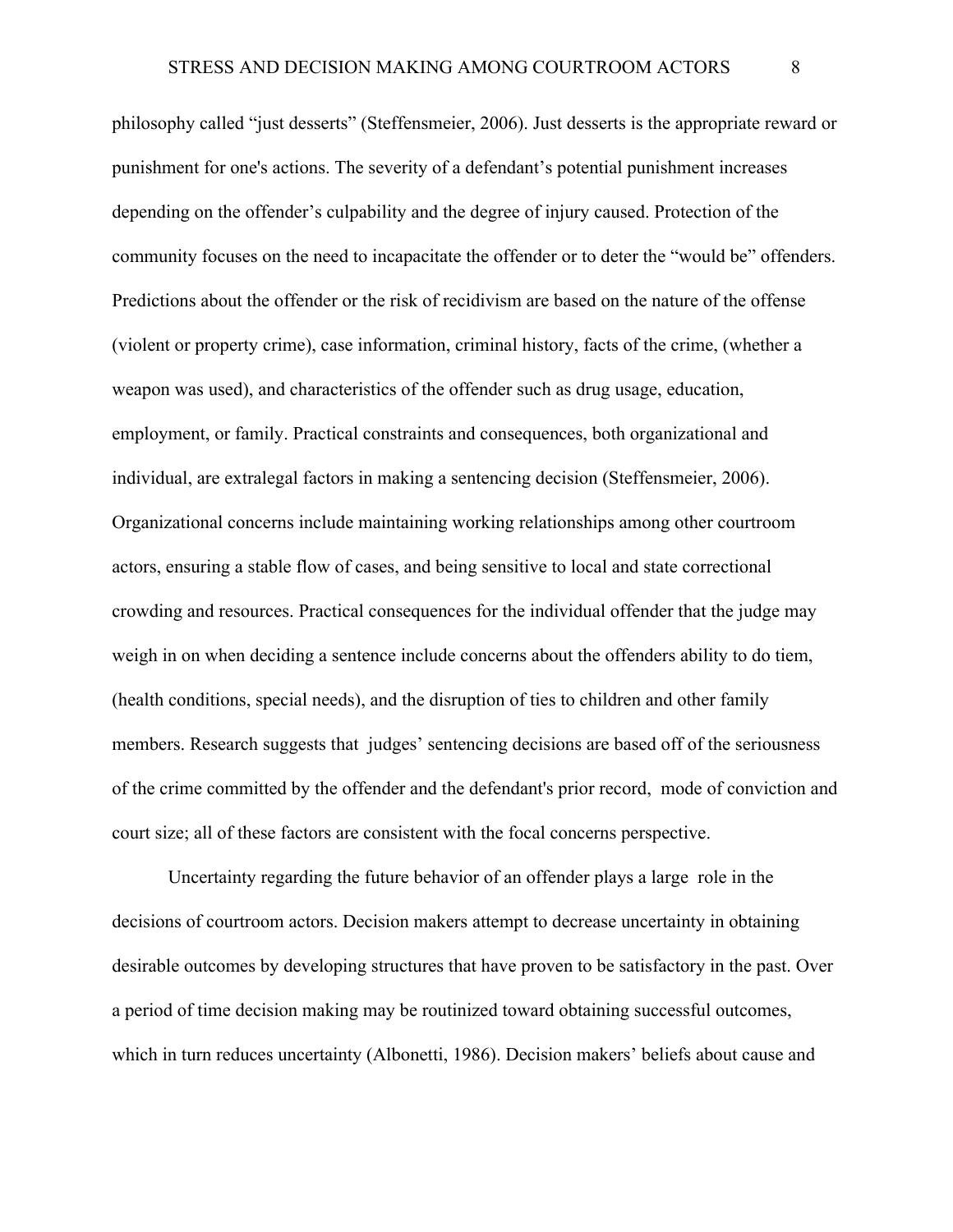effect relations and preferences regarding possible outcomes may be used as a basis for reducing uncertainty in decision making (Albonetti, 1986, 1987). Beliefs about cause and effect relationships can reduce uncertainty when decision makers make an assumption about an individual's criminality and punish them accordingly. For example, judges may punish individuals more harshly if the source of their criminal behavior is unchangeable, but offer treatment or leniency to those whose criminal behavior is alterable. However, not knowing the outcome of the punishment, or whether the offender will offend again remains a source of uncertainty in charging and sentencing decisions. Because decision makers are unable to control the behavior of other actors involved in the case, they must attempt to predict outcomes and make decisions based on their prediction. For example, someone who is likely to reoffend may be incarcerated, but someone who is not likely to reoffend is given a community sanction but there is still uncertainty (Albonetti, 1986).

In regards to preferences regarding possible outcomes, prosecutors prioritize their conviction rates. Achieving a high conviction to acquittals ratio defines a prosecutors success, prestige, upward mobility in the prosecutorial office, and an entrance into a political arena (Albonetti, 1986,1987). Success depends on obtaining trial convictions, so prosecutors make decisions which they believe are likely to lead to conviction.

In addition to perceptual shorthands and strategies to reduce uncertainty in decisions, Burke (2006) argues that court actors form theories about cases and defendants which are difficult to stray from when determining punishment. There are four cognitive biases that lead to imperfect decision making. These four cognitive biases are: confirmation bias, selective information processing, belief perseverance, and the avoidance of cognitive dissonance (Burke,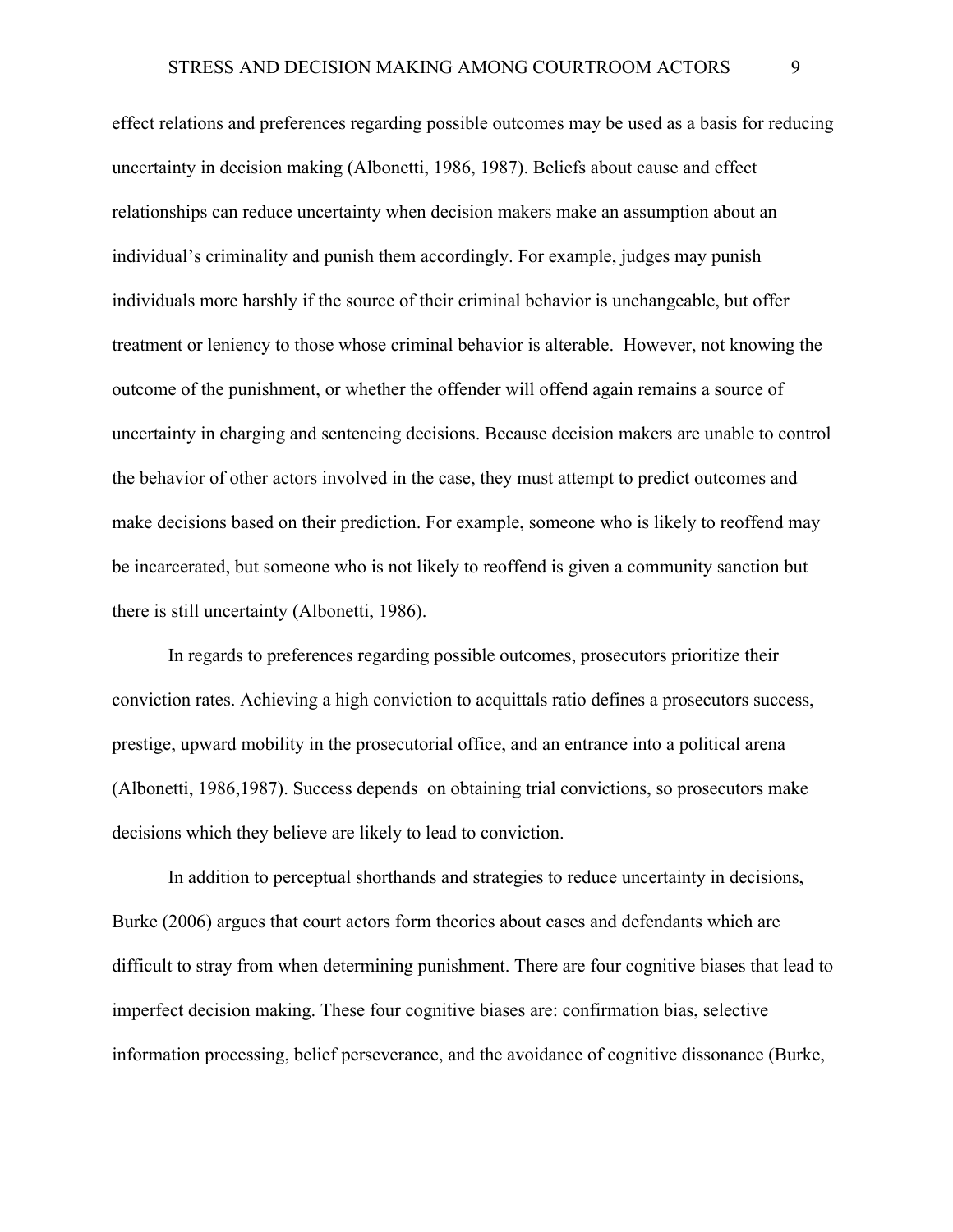2006). Confirmation bias is the tendency to favor information that confirms a person's theory over disconfirming information. Selective information processing is when people are incapable of evaluating the strength of evidence that are independent to one's belief. People tend to disvalue disconfirming evidence even when presented with it. Belief perseverance describes the failure to adjust beliefs in response to proof that prior information was shown to be false. (Burke, 2006).

For courtroom actors, these cognitive biases can emerge in the early stages of an investigation. Prosecutors must determine if there is sufficient evidence to proceed with a prosecution and my have their vision colored by information given by police (Burke, 2006). Prosecutorial decisions can shape the investigation and scope of a case, so biased decision-making is problematic. Confirmation bias might cause law enforcement officers to conduct searches and ask questions that could help them confirm their suspect committed the offense. Law enforcement fails to investigate alternative theories of a crime because people tend to not look at evidence that could disconfirm their theory (Burke, 2006). In *Brady v. Maryland*, 373 U.S. 83 (1963), prosecutors suppressed evidence favorable to the defendant that might have led to a not guilty verdict.

When a case is in the hands of the prosecutor and the charges are brought, the prosecutor has most likely made a personal opinion about the defendant's guilt (Burke, 2006). If other evidence is presented, selective processing can occur. If the prosecutor believes a defendant is guilty, he or she may unconditionally accept any evidence that strengthens their case that the defendant is guilty and/or ignore exonerating evidence (Burke, 2006). Such bias would result in an irrational decision and punishment.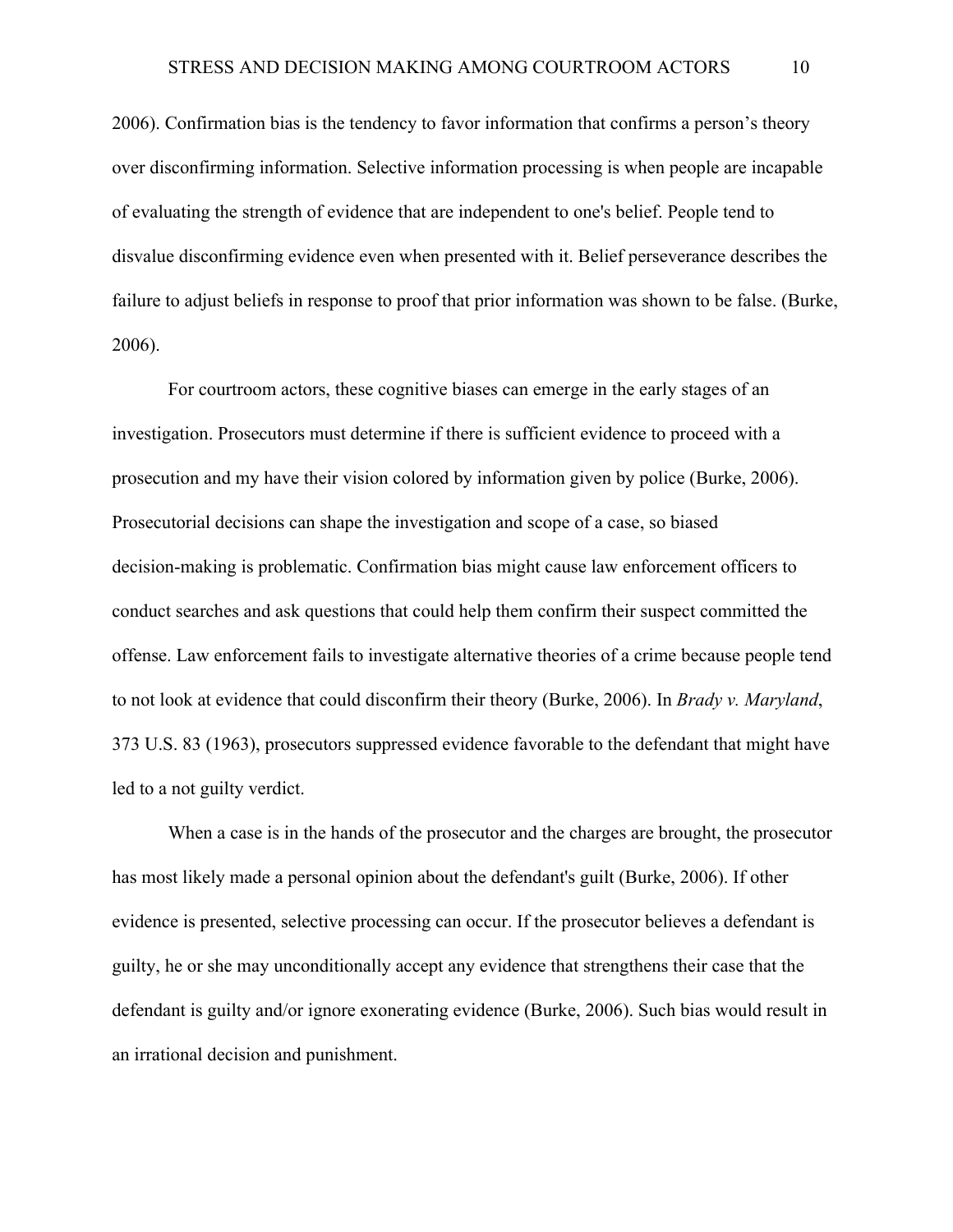The theories that were listed above are so complex when it comes to understanding decision making by courtroom actors. Due to uncertainty that lies in the courtroom, bounded rationality can occur causing courtroom actors to make a decision in a less than ideal environment. Uncertainty can cause courtroom actors stress, leading them to make irrational or incorrect decisions.

## *Role of Stress in the Courtroom*

The complex nature of decisions made in criminal court is complicated further by stress experienced by courtroom actors. Stress is defined as physical, psychological or emotional tension a person experiences Stress can be induced in many ways, such as a sudden event, psychological response to something and or a physiological response.

There are many sources of stress for courtroom actors in a criminal court case. Some stressors include making complex or consequential decisions like deciding on a verdict or sentencing a criminal defendant, and can also come from disruptions to daily routine, heavy caseloads, pressures from superiors (chief judges of district attorneys), and listening to the details of unpleasant events like violent crimes or crimes against children (Bornstein, 2005; Miller 2007).

Judges and prosecutors may experience stress in a similar way. Both judges and prosecutors may experience stress due to a heavy workload (Miller, 2007). Judges and prosecutors may work long or unusual hours and are backlogged by on the cases they handle. Large caseloads and long work days can create occupational stress for judges and prosecutors which may affect their performance through work related burnout (Chamberlain 2008). Burnout may result from, workplace conflict, overload of responsibilities, perception of inequity, and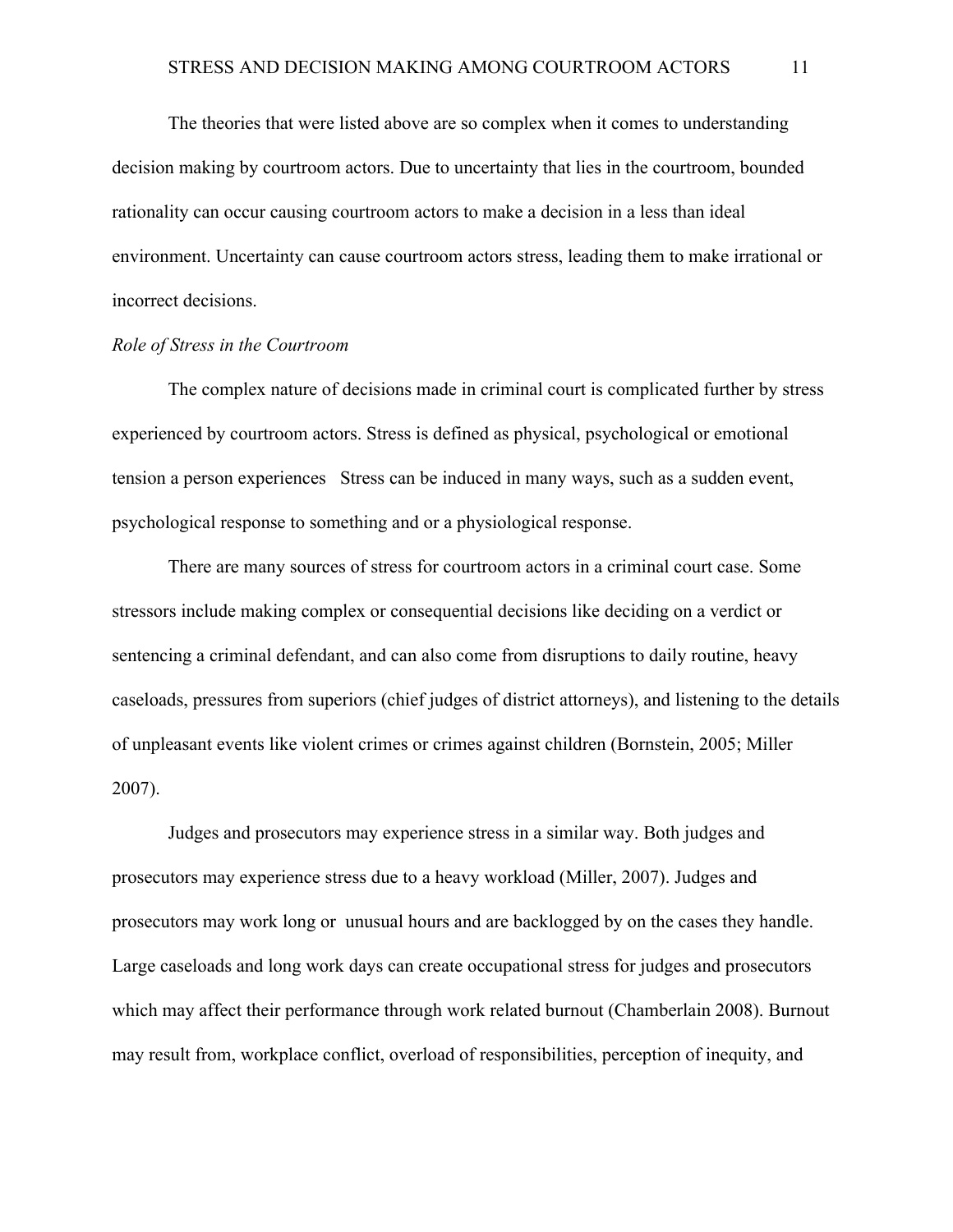inadequate awards. Prosecutors and judges may also fear being overruled by higher courts, and feel pressure to maintain a positive public image while in office, especially if they need to face re-election for job security (Huber & Gordon, 2005). Other stressors for judges include dealing with a poorly prepared, inadequate, or abusive council during litigation. Further, judges and prosecutors may experience physical threats to their own safety when trying and sentencing dangerous criminals (Chamberlain, 2008).

Moreover, uncertainty in decision making can itself be a source of stress for judges and prosecutors. In a criminal case, the consequences of a conviction could include prison, fines, or even death (Bornstein, 2005). Of course judges and prosecutors are aware that their actions and decisions have consequences, but it is not always clear which charge or which punishment will elicit the desired outcome or crime control, recidivism reduction, or rehabilitation. Judges want to make the right decision, and may feel liable for decisions that are incorrect, harm defendants, or do not lead to desired outcomes. With many potential options and limited time and information to consider the most appropriate options, it is reasonable to assume that uncertainty in a decision making environment could be a source of stress.

Any or all of the stressors listed above could lead to poor decision making among courtroom actors, particularly if stress exceeds a certain intensity (threat level). Janis and Mann (1977) contend that decision making under stress requires vigilance to ensure sound and rational decisions. Vigilance only occurs when the decision maker searches for information in an unbiased manner and carefully looks for alternatives before making a decision. The theories of courtroom decision making examined previously suggest that even without stress, judges and prosecutors may be unable to express such vigilance due to time constraints and inaccurate or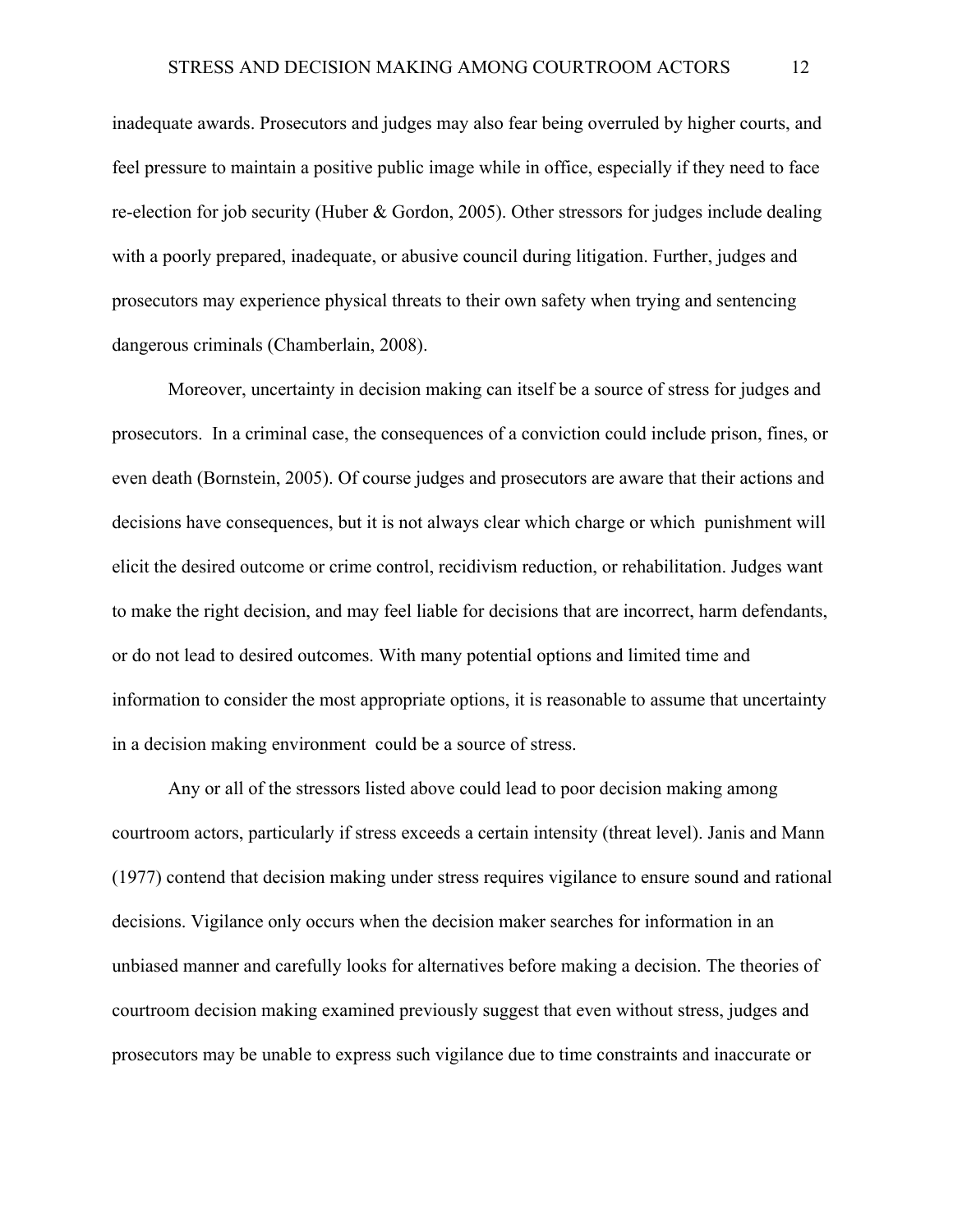incomplete information when making decisions. Adding additional stress may thwart the rational decision making process even further. In addition, when under severe stress, vigilance might be replaced by hypervigilance, which can cause disorganized and incomplete evaluation of information leading to faulty decisions and possible regret on the decision (Keinan, 1987).

The amount of stress experienced by those trying and sentencing criminal cases should not be understated. The consequences of acute and prolonged occupational stress are well-documented (for a review see Motowildo et al., 1986; Costa et al., 2014). What is less clear is how stress alters decision making of courtroom actors. The goal of the justice system is to provide equal justice to all of it's clients. The review of literature above suggests that uncertainty in decision making and occupational stress experienced by courtroom actors may threaten their ability to make rational decisions, which may lead to improper decisions or decisions made based on stereotypes. To ensure the fair treatment of all offenders entering our courts, the consequences of stress for decision making need to be further explored.

# **Present study**

The present study examines the role of stress on decision making accuracy. Expanding upon the work of Wood (2016), this research investigates whether there is a difference in cognitive performance when an individual are placed in stressful environments. It is hypothesized that when under stress, people will make more cognitive errors and take longer to make a decision. The findings of this research can inform discussions of decision-making within criminal courts by shedding light on the ways in which stress alters decision making processes.

This research utilizes an experimental design to assess the impact of psychological and physical stress on cognitive failures, or decision-making errors. Varying levels of stress are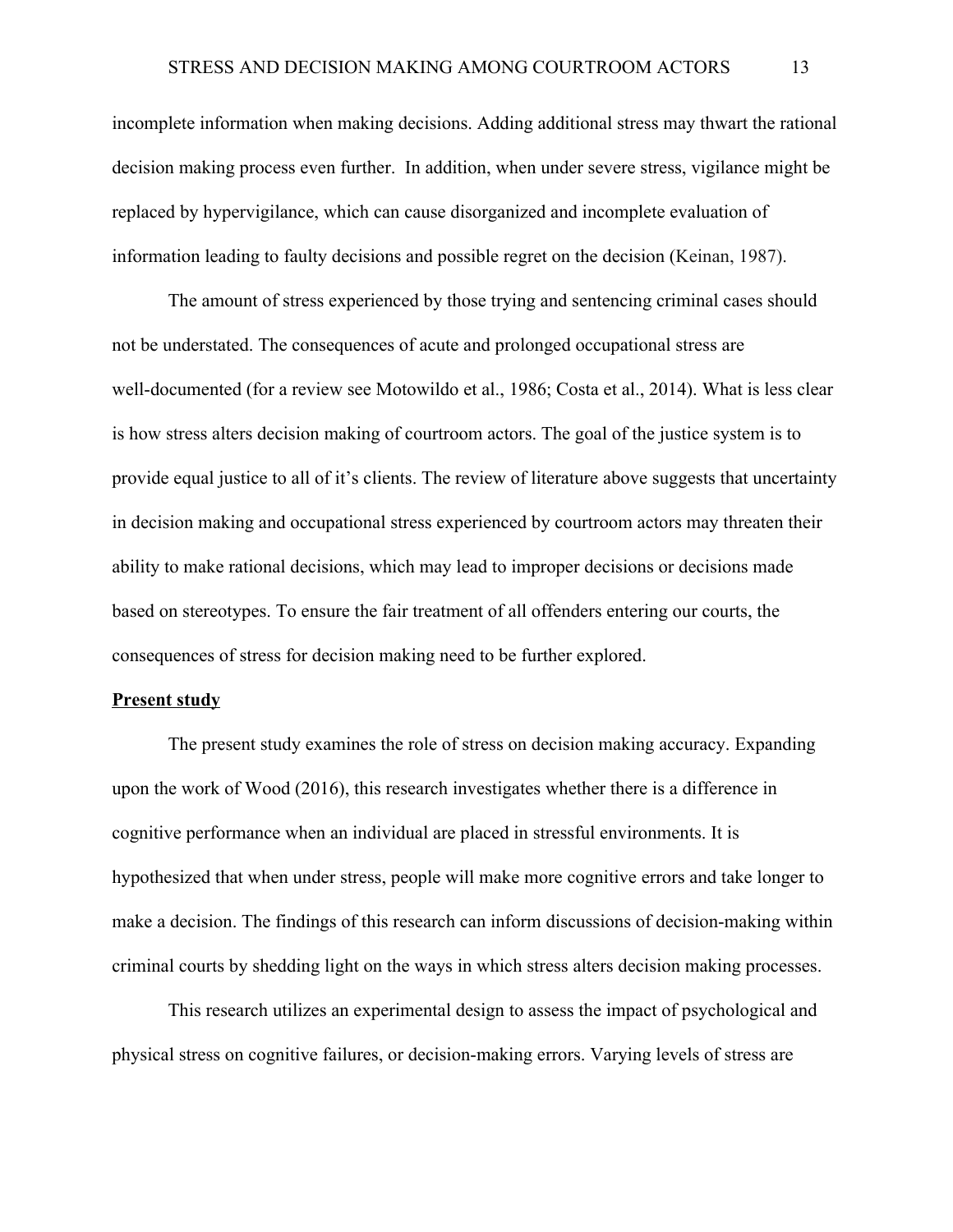induced on participants, their anxiety is measured, and their performance on cognitive tasks is recorded. We compare the number of "wrong decisions" made for each level of stress induced, making it is possible to determine the extent to which different types of stress hinder decision making.

## **Sampling**

This research utilizes a sample of college students as participants. Student volunteers were acquired from undergraduate classes at a liberal arts college in Massachusetts. The researchers recruited subjects from four different classrooms and explained to students how the experiment examines decision making when induced with stress. Professors in the Psychology and Criminology departments offered extra credit to those who took the Cognitive Failures Questionnaire (CFQ), which served as a basis for selecting experimental participants<sup>2</sup>. The link to the CFQ was emailed by the Professors to the undergraduate students to complete. Students were asked to take the CFQ and told that they may be contacted to complete the second half of the experiment. A total of 131 students participated in the survey.

Based on results from the questionnaire, the top 15 scores (High Cognitive failures) and bottom 15 (Low cognitive failures) scores identified participants (30 participants total) who were selected for inclusion into the experiment. The purpose of choosing the top and bottom 15 participants is to compare the performance and decision making of individuals with varying inclinations toward having mental lapses and cognitive control (Broadbent et al., 1982) . Three emails were sent to the selected students to requesting their participation in the study and attempting to schedule a time to participate in the experiment. Not all 30 students responded,

 $<sup>2</sup>$  All incentives and sampling procedures were approved by an institutional IRB. The extra credit</sup> provided was discretionarily provided to students by each professor, but was not enough to sway their grades.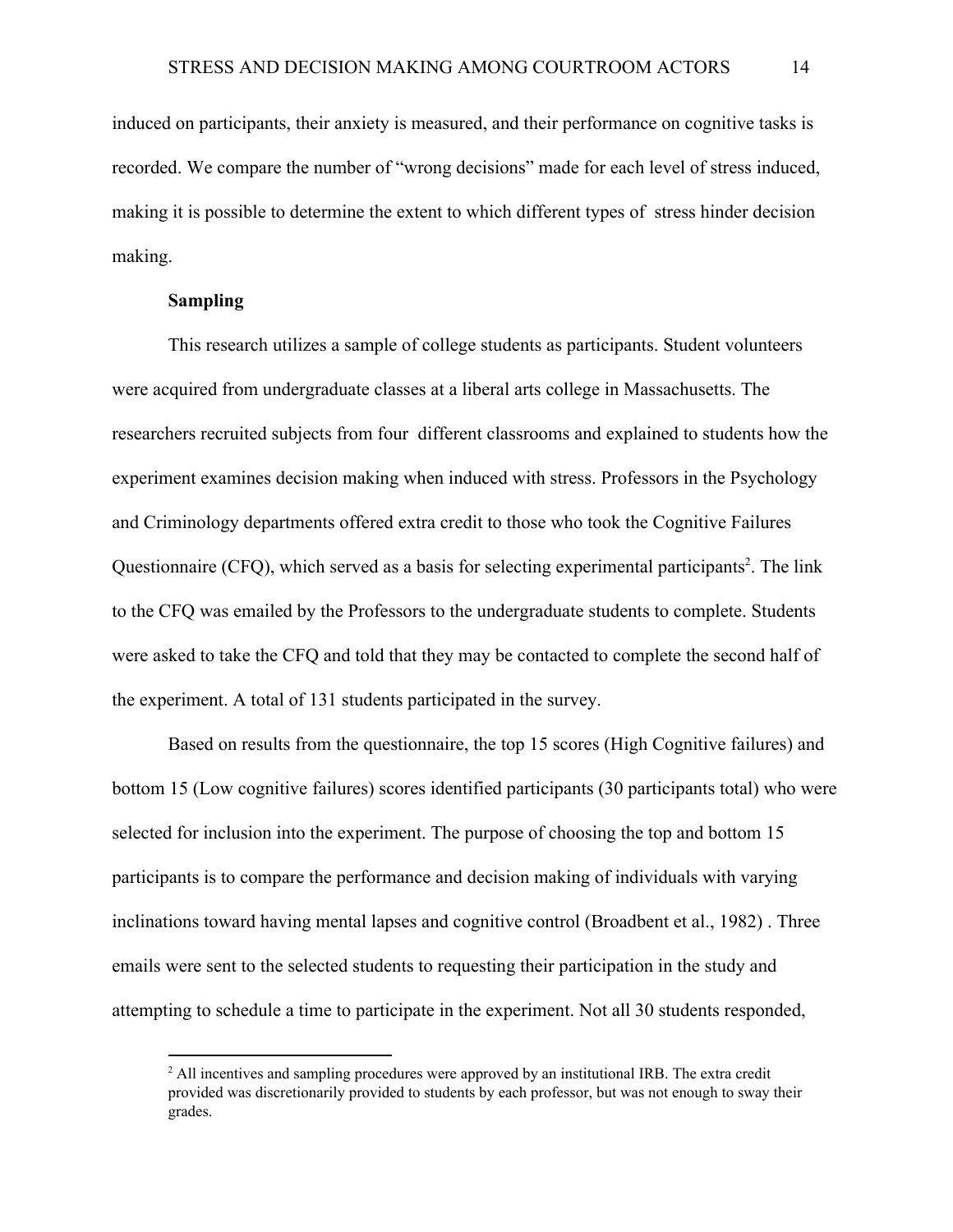only 14 of the original 30 responded to the email. There were eight students who responded with high CFQ scores and six students who responded with low CFQ scores. To obtain a greater sample size, the researcher selected students who scored closest to the high cognitive failures group and the low cognitive failures and elicited their participation. A total of 40 undergraduate students were emailed to participate in the second part of the experiment. Out of the 40 students emailed, 22 students participated in the second part of the experiment, yielding a response rate of 55%.

## **Measures**

The primary concepts measured in this experiment are stress and decision making accuracy. Stress is the independent variable manipulated by the researcher and decision making accuracy is the dependent variable. Below, each of the measures are described in detail.

## *Stress*

The State-Trait-Anxiety-Inventory (STAI) to measure their level of stress. The STAI consisted of 20 questions and was created on a Google Form. The range of possible scores could be anywhere from 20-80. Although the STAI includes varying types of stress, only the state anxiety questions were considered in this experiment. State anxiety is the level of anxiety/stress the individual is feeling at a certain point in time, which is contrasted with trait anxiety or the general level of stress/anxiety that person feels across all situations due to his or her personality. The STAI was administered twice during the experiment to determine how participants were feeling in each experimental condition. There were three experimental conditions; practice condition, no threat, and high threat condition. In the no threat condition participants were told to complete the decision making task with no threats presented. In the high stress condition, stress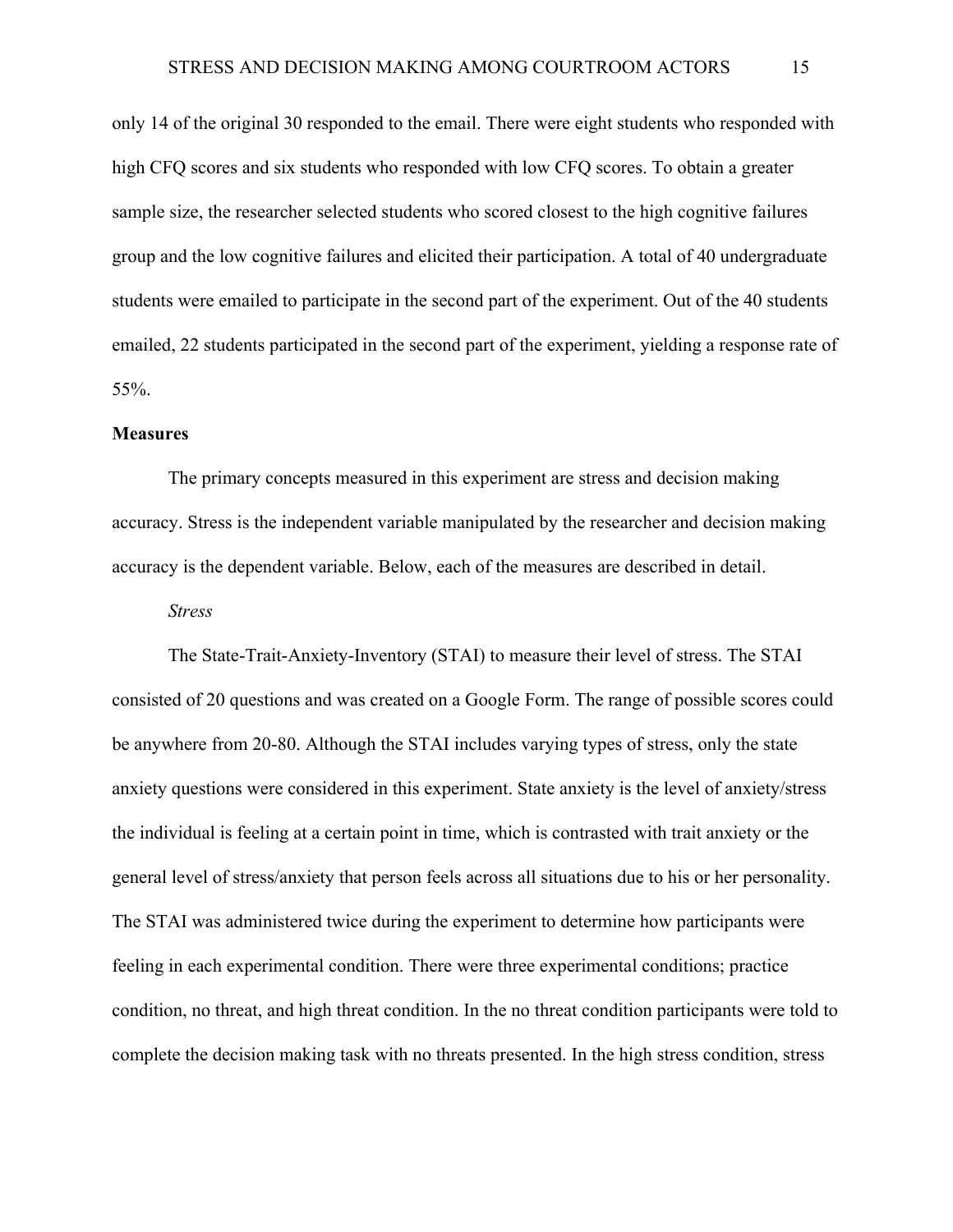was induced by pointing a nerf gun at the participant during decision making. Participants were told that the nerf gun was loaded with one nerf bullet that wrong decisions or incorrect responses would discharge the nerf gun in a Russian Roulette style manner. Participants were also told to complete the decision making task as quickly as possible and that their decision accuracy or number of correct responses would be recorded and shared with others. Participants were randomly assigned to take the low threat or the high threat condition in different orders, but each participant was completed all conditions.

#### *Decision Making Errors*

Decision-making errors is measured through cognitive failures. Cognitive Failures are mistakes or errors people make of slips of attention or memory failure (Wood, 2016). Cognitive Failures were measured with a Stroop task administered during the experiment. A Stroop task requires participants to select the word that is printed, while ignoring the color of the ink the word is written in. For example, when the word and the meaning are congruent (the word 'RED' written in red ink) the task is relatively easy. However, when the ink colour and words are incongruent (the word 'RED' written in blue ink) the task is much more difficult (Wood, 2016). A cognitive failure occurs when a subject presses the button associated with the words itself rather than the color of the color of the ink. This is considered a "wrong" decision.

The Cognitive Failures Questionnaire (CFQ) was also utilized to measure the overall differences in general cognitive abilities and the likelihood to experience cognitive failures among research participants. The CFQ was created on a Google Form. Each question from the original CFQ in Broadbent's (1982) study is present in the researcher's questionnaire. The CQF was utilized only to obtain participants for the experiment.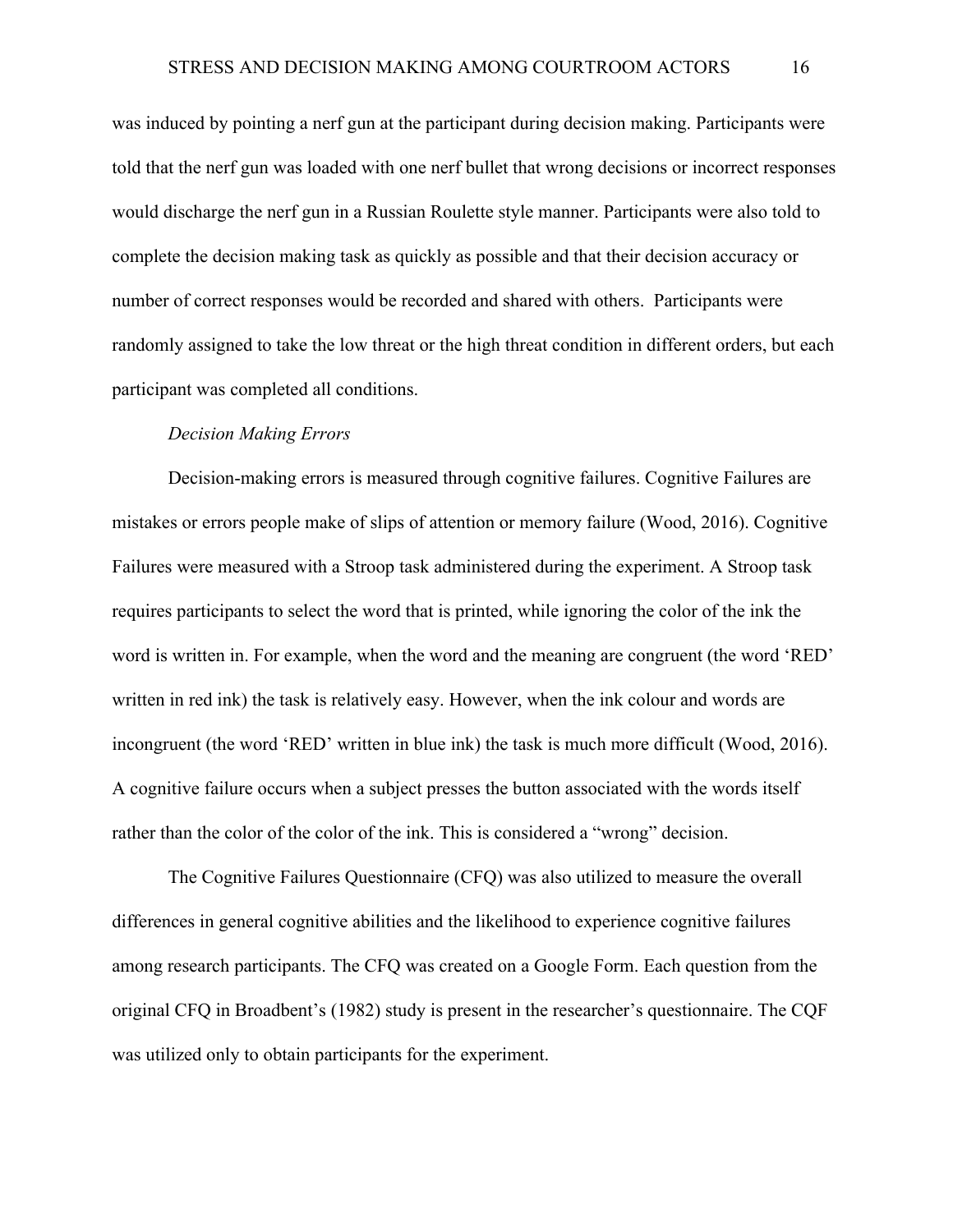# **Experimental Procedures**

Each student who responded to the request to participate in the experiment met with the researcher individually. Before any experimental procedures took place, the students met outside the lab experiment room where they were given a consent form explaining the experimental procedures and research goals to read and sign.

The experiment began with the students' using the University's eye tracker. The researcher calibrated each participant eye and eye movements to obtain a baseline measurement and ensure the most accurate results. The students then engaged in a Stroop task while using the eye tracker. Participants engaged in three separate trials with stroop tasks under different conditions; a Practice Condition, a Low-Stress condition, and High-Stress condition. Every participant took the practice condition first. In the practice condition, participants were told that in the center of the screen where they would see a target word, (BLUE, YELLOW, GREEN, or RED) written in white ink. Participants were required to press a button that corresponds to the appropriate word that was displayed on the screen. The controller consists of buttons that matched the color of the target words displayed. For example, if the word that appeared on the screen was "RED," the participant would press the red button. The target words appeared in a random order.

After the practice trial, participants took a State-Trait-Anxiety-Inventory (STAI) to measure their level of stress. After the STAI was completed, participants were randomly assigned to engage in either the no stress condition or the high stress condition of the Stroop Task. All three conditions were given to each participant. In the no stress condition, the target words would appear in the center of the screen in a random order however, the target word's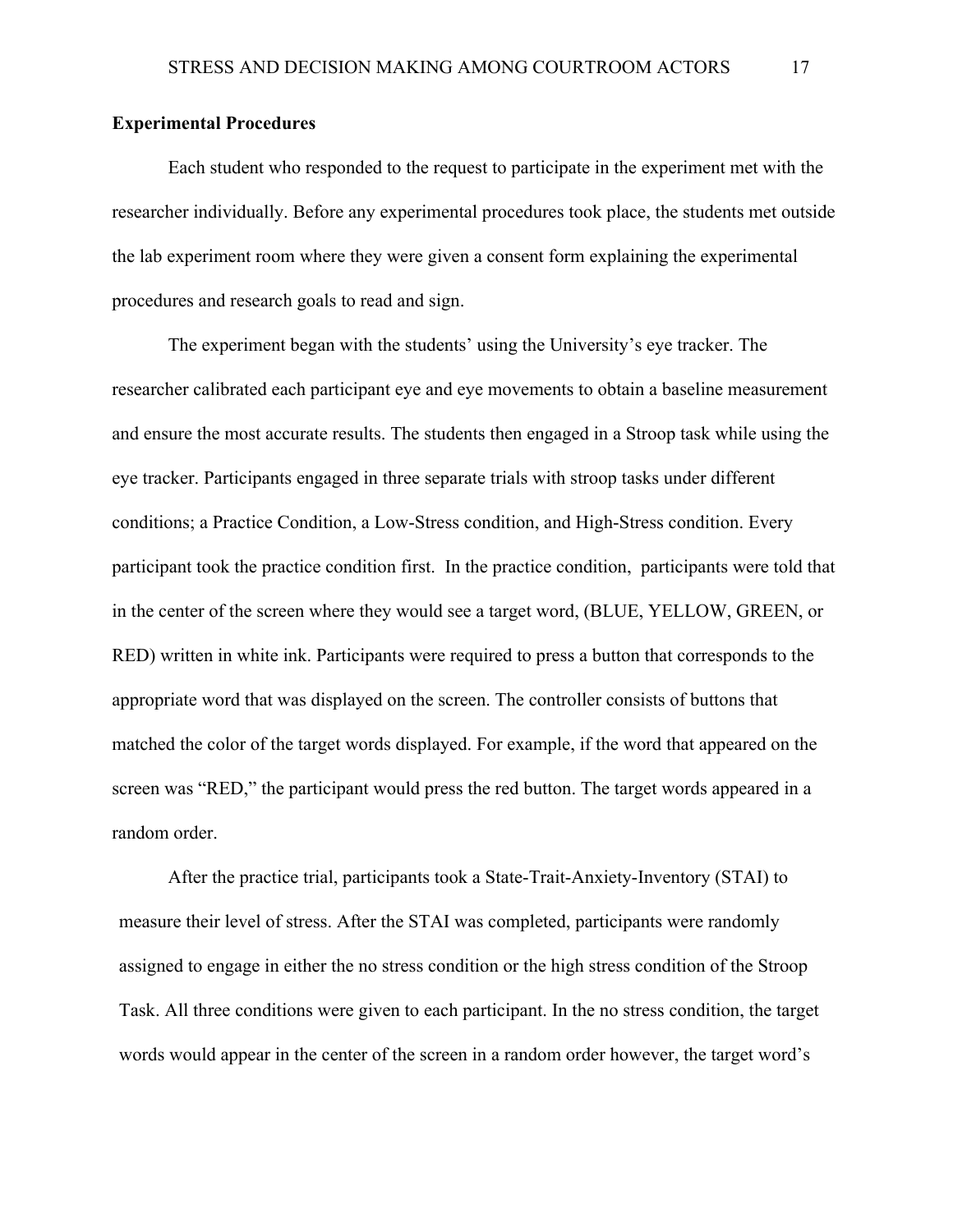text color could appear. The target word would be written in color (instead of white like the practice condition). The color of the target word may be congruent with the word (e.g., the word green written in green text), or incongruent with the word (e.g., the word blue written in green text).

In the high threat condition, the same Stroop task will take place as the low threat condition except participants were told that the speed at which they respond to matters and that their scores will be shared with other participants. Participants in this condition were also told that if they fail to press the button in the allocated time or press the wrong button, then the researcher will fire a Nerf gun at them, with a revolver chamber, in a Russian roulette style manner. The bullet was taken out prior to the start of the high threat condition, and no participants were shot during the course of the experiment. Just like courtroom actors who face stress with time constraints, workload and public pressure, this condition imposes both a time pressure on the participant, stress from their performance being public and shared, and a physical threat of being hit with a nerf bullet.

After the first condition was completed (either the low threat or the high threat condition), research subjects re-took the STAI. This re-test allows for an assessment of whether state-dependent stress increased or decreased during the experiment. Participants who engaged in the no stress condition first then completed the Stroop Task in the high stress condition, and participants who engaged in the high stress condition first completed the no stress condition. Cognitive failures, or errors on the Stroop task were recorded for all trials and all conditions. **Analytic Plan**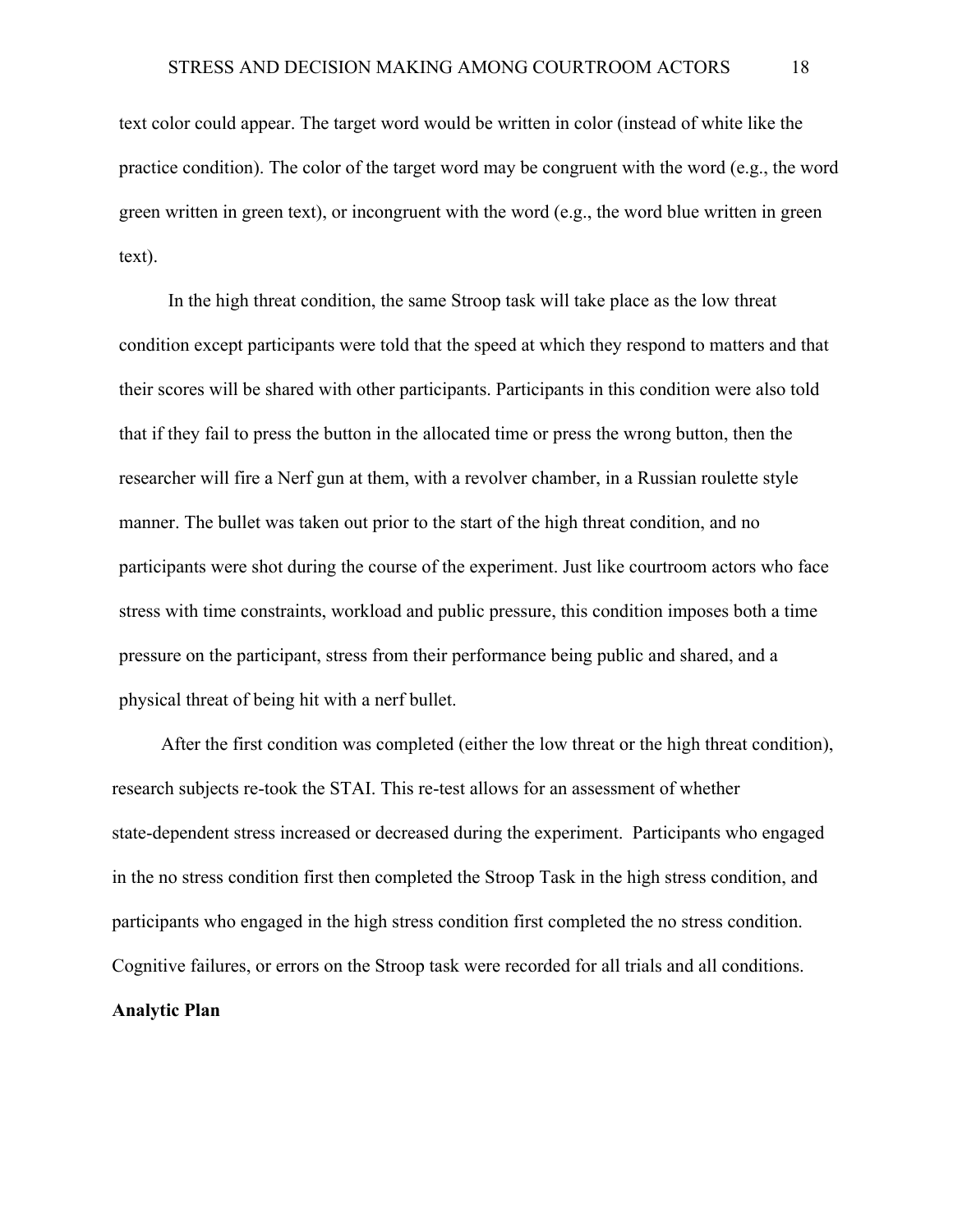This experiment consisted of a mixed factorial design  $(2 \times 2 \times 2)$ , consisting of the following factors: Congruency (incongruent vs. congruent stroop tasks), Stress (high stress and no stress), and Cognitive Failures. This experiment has two within subjects independent variables, congruent vs incongruent, and stress, as well as one between subjects independent variables, cognitive failures.

Both within subjects and between subjects comparisons were made using ANOVAs. Specifically, ANOVAs were used to determine if there is a difference in decision making errors when subjects were and were not under stress (within-subject comparison) and when the task was complex or not (incongruent versus congruent stroop tasks). The results are described below.

# **Results**

#### *Stress*

Stress was measured by participants taking the STAI. Participants who took the STAI during the no threat condition averaged a score of 33.4, while the participants who took the STAI during the high threat condition averaged a score of 41.3. Independent sample T-test resulted in  $t(19) = 1.87$  and  $p = .077$ . The data shows that stress was manipulated in this experiment, but just shy of being significant at conventional levels ( $p<0.05$ ). Even though the results are shy of being significant, participants were marginally more stressed in the high stress condition, compared to when participants were in the no threat condition.

Interestingly, stress did seem to have an impact on the participants when taking the task. The average response time for participants to respond when induced with stress averaged .832ms. When participants took the no stress condition, they averaged .828ms. Participants are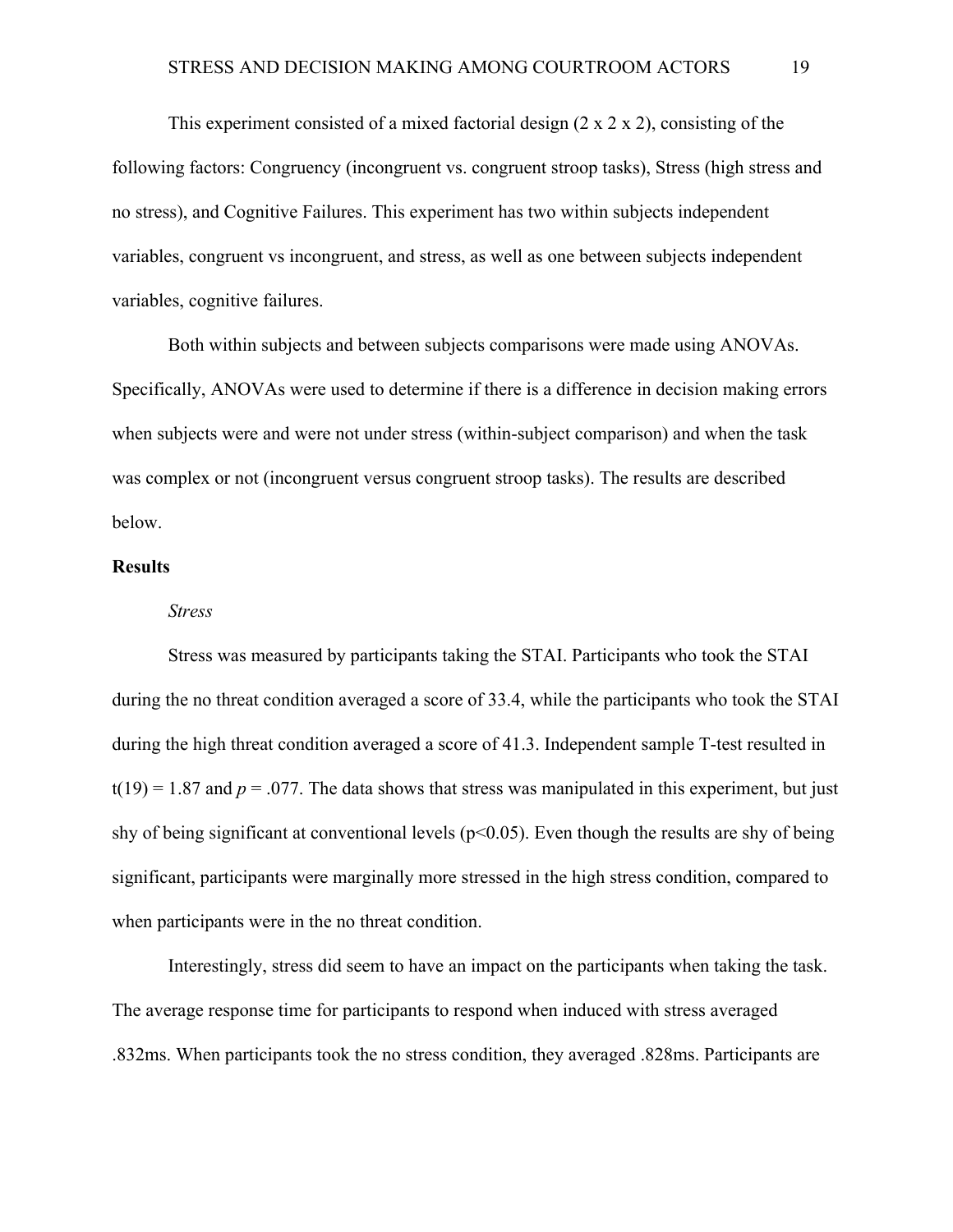averaging more eye fixations during the low-stress trials rather than the high-stress trials. The longer the fixation may indicate greater attention to the task at hand, while a greater number of fixations could signal less attention and more stress. These results might tell us that participants are more focused on the center target word rather than the actual target when induced with stress. Variations in fixation or attention could confound this study's results regarding stress and decision making.

## *Decision making errors under stress*

Decision making errors in this study is viewed as errors while taking the Stroop task. The errors that participants make is clicking the wrong button based on the color and the word represented. Participants averaged 95.7% accuracy when induced with stress compared to 98.3% accuracy when there was no stress at all. Paired samples T-test resulted in:  $t(20) = 1.808$ ,  $p =$ .086. The analyses suggest that there were more errors in decision-making when participants were under stress, however, this difference is only marginally significant at conventional levels, meaning that the observed disparity could have resulted by chance rather than from the experimental manipulation.

# *Task Difficulty*

When an incongruent word appears in a sequence of congruent words, the task becomes slightly harder for the participants. *Table 1* shows that regardless of task difficulty, there were more decision-making errors (lower accuracy) when participants were in the stress condition. However, when the task was difficult (incongruent), there was less of a difference in accuracy based on stress than when the task was simple (congruent). Stated differently, there appears to be a larger effect of stress when the task is simple than when it is difficult. When the task was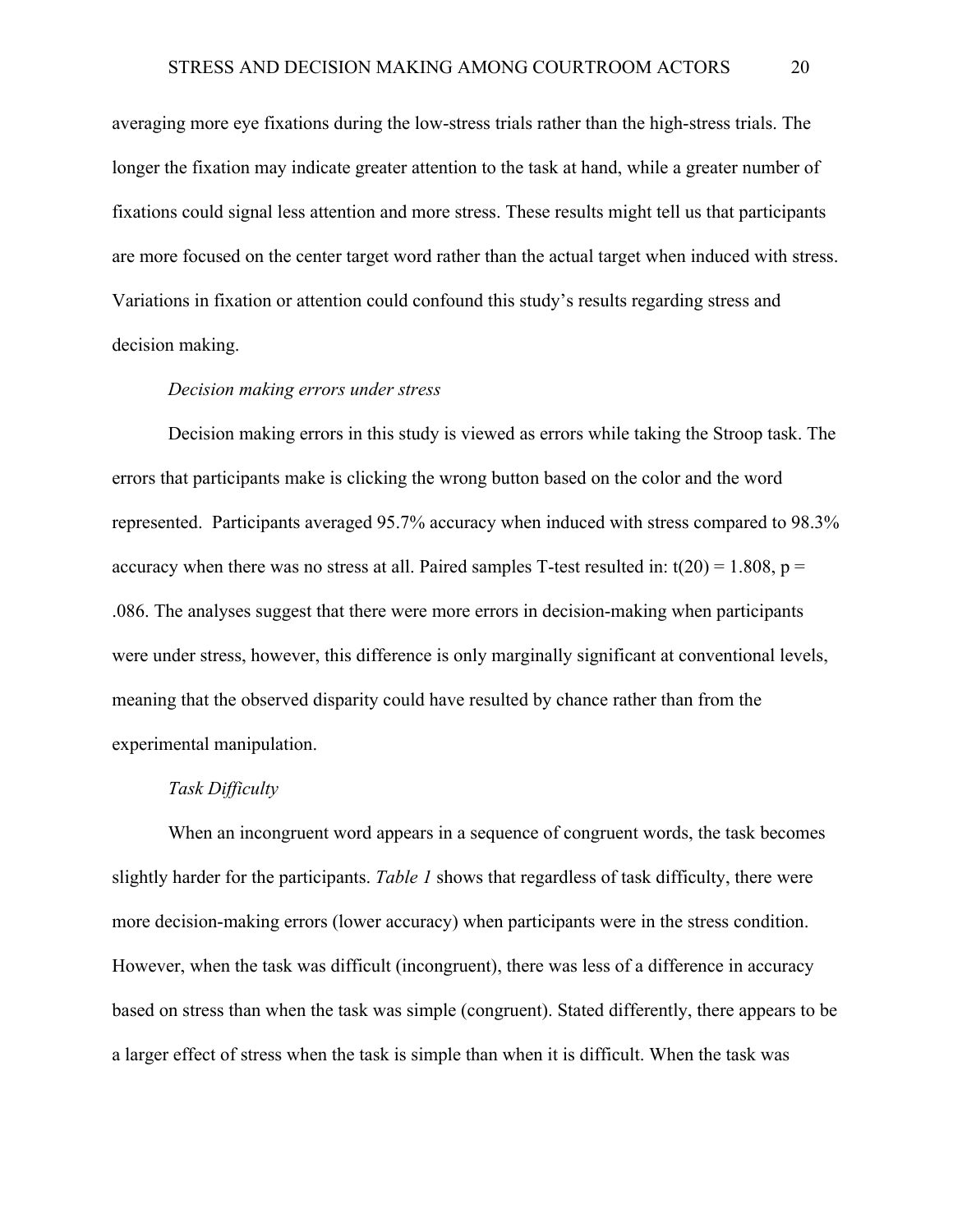simple, subjects made fewer eye movements compared to when the task was difficult. This might suggest that when a word is incongruent, participants press the button that corresponds with the color and not the target word without moving their eyes or focusing their attention, thus causing the participants to get the response wrong. Eye movements may be necessary for difficult tasks but not simple ones, resulting in the larger impact of stress in the simple task condition.

*Table 1. Accuracy of Decision-Making when Under Stress*

|                     | <b>ISTRESS</b> | <b>NO STRESS</b> |
|---------------------|----------------|------------------|
| <b>ICONGRUENT</b>   | 97.348%        | 99.677%          |
| <b>IINCONGRUENT</b> | 92.734%        | 92.680%          |

# **Discussion**

## *Interpretation of Findings*

The data shows that stress did influence participants while performing the task however, the results were shy of being significant ( $p < .05$ ). The difference could be due to random chance. This suggests that participants were only slightly more stress during the stress condition, but that this difference could be due to random change. It is not clear that the experiment effectively manipulated stress in the way that was intended. Lack of participants stress could influence the rest of the results.

When there was marginally more stress, there were more decision making errors compared to the no stress condition. Again this difference is not statistically significant, but does suggest that stress may influence decision making. When the decision taking task was more complex (the word is incongruent) the task becomes slightly harder for the participants compared to when the word is congruent. There was not a big margin in response time when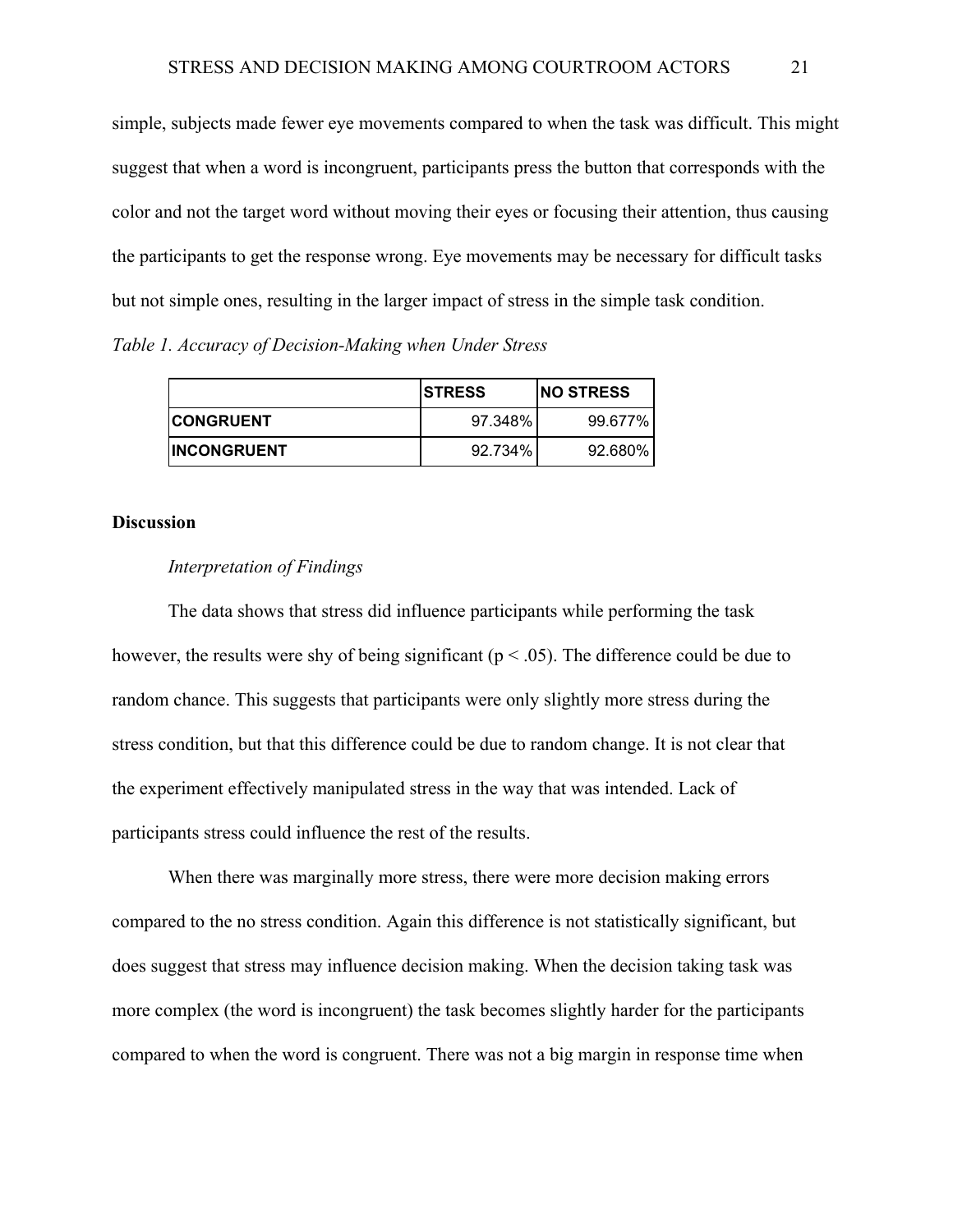participants were completing difficult and not-difficult tasks, however, participants did take longer to respond when they were in the high stress condition compared to the no stress condition. This suggests that there is something different happening when the subjects were under stress. One possible explanation is that when a participant is under the stress, he or she experiences greater bounded rationality. Based on the work of Albonetti (1987) and other theorists discussed above, it appears that the decisions that participants made under less than under ideal circumstances (more stress or more difficult decisions) be subject to greater error because of the constraints on rationally. This work serves as tentative support for the bounded rationality framework. Given the stressful conditions that judges and prosecutors make sentence and charge decisions, the greater tendency for decision making errors is concerning.

#### *Limitations*

A limitation of this research is that the task designed to capture decision making processes was too easy for the participants. Based on the results, participants completed close to 100% of the decision making tasks correctly, even when stress was induced. This was an unexpected result that poses challenges to interpreting the findings. The task being too easy may give the participants more confidence in completing the task and/or prohibit the subjects from becoming stressed about their performance. Further, without a sufficiently difficult task, the experimental procedure does not mimic the courtroom decisions made by judges and prosecutors. As such, the generalizability of the findings are limited.

Additionally, although this work sought to understand the decisions of courtroom actors, the participants in this experiment are not prosecutors and judges, and the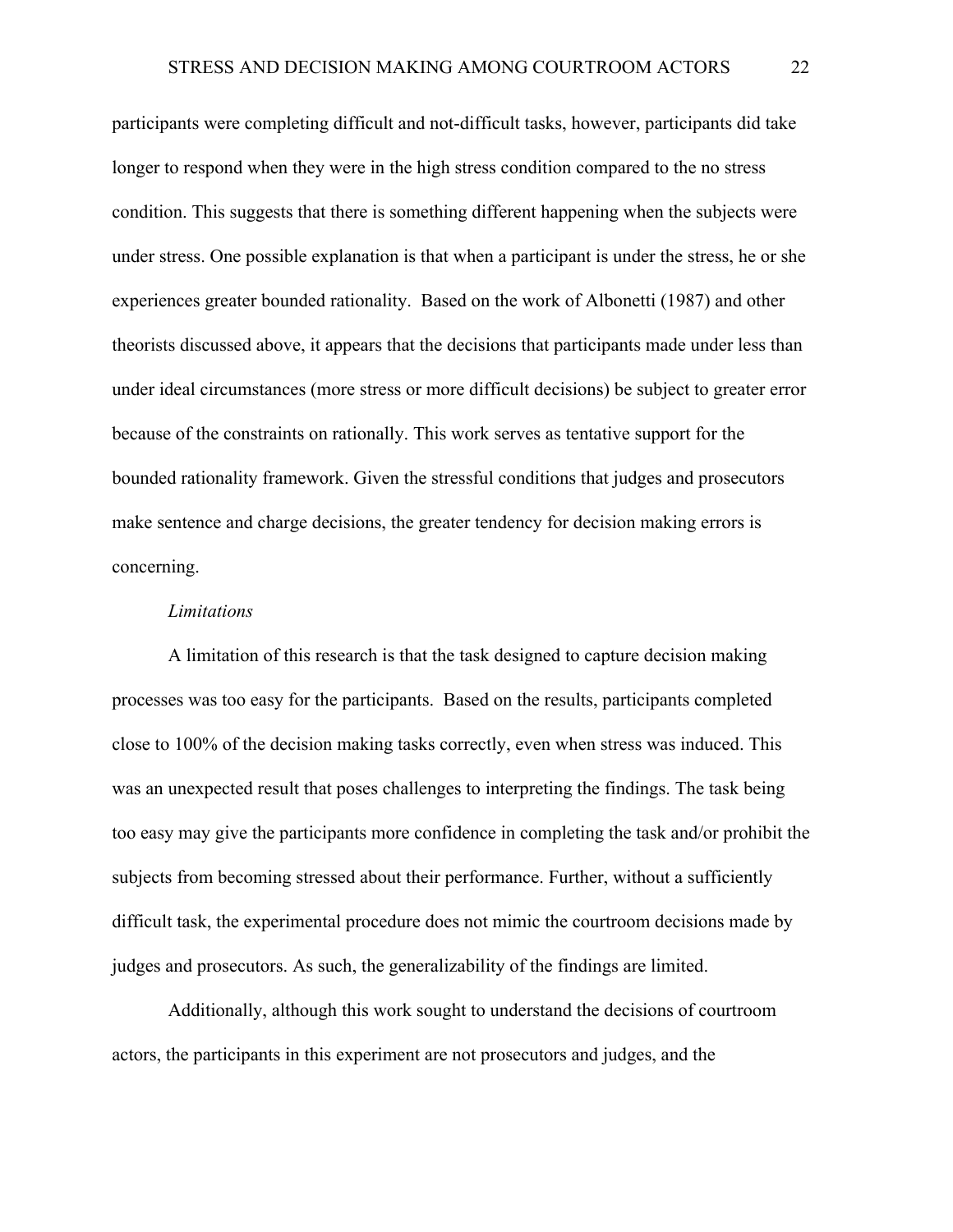experimental manipulation that the participants did not mimic real life stress that judges or prosecutors face in courts. This discrepancy could explain why there were only marginal differences in decision making errors across conditions. Failure to capture the stress of courtroom actors or use subjects that purportedly makes decisions like those actors threaten the external validity of the study's findings. Judges and prosecutors may perform differently on the Stroop task, or the subjects from this experiment may perform differently under different, more onerous stress.

Another limitation of this research is the sample composition and sample size. Most of the participants chosen for this experiment were college students majoring in Criminal Justice at a University. The participants selected are not the same age as courtroom judges or prosecutors and lack experience in the courtroom. All of these differences questions the generalizability of the study's findings to the target population of courtroom actors. Future research should seek to expand the sample to include a more heterogeneous population and/or to sample criminal justice professionals, like judges and prosecutors.

A small sample size also poses challenges for the present study. With only 22 students, it is possible that lack of statistical power biases the findings towards insignificance. With such a small sample, large differences between experimental conditions are needed to reach significance, so it seems plausible that there are real differences in decision making when under stress, but the present study lacked the statistical power to detect them. Future research should replicate this work with a larger sample to investigate this claim.

# *Future Research*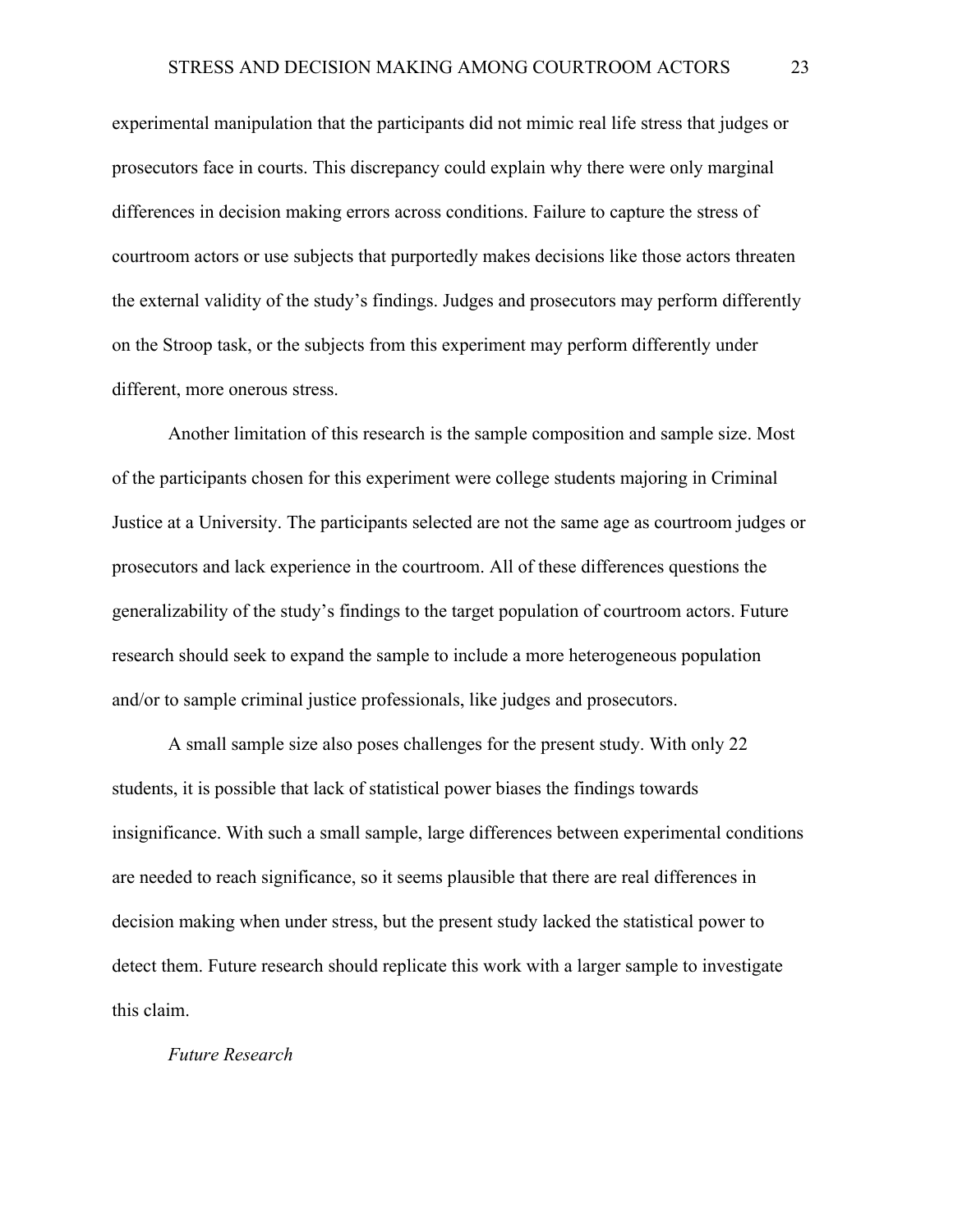Future research should seek to improve upon the acknowledged limitations in the current study. Future research should utilize a more difficult decision making task. In the current study, there were four colored targets located at each corner of the screen; The blue target is at the top left corner of the display, the yellow target is located at the top right corner, the red target is located at the bottom right corner of the display, and the green target is located at the bottom left corner of the display. A suggestion to make the task more difficult would be to have the targets move to a random location instead of being stationed at one corner of the screen. The colored targets would be stationed at their respective corners of the display, this caused participants to memorize where the targets were located so they did not have to look for the target when the target word was displayed. Another suggestion could be to add more incongruent words to make the task more difficult. There were also five total incongruent words that were displayed. When an incongruent word was presented, their accuracy dropped, even when stress was not induced, suggesting greater difficulty. Another task that can be created instead of utilizing a Stroop task is to present participants with possible court case scenarios and have them make a decision on how they would handle the case when induced with different levels of stress. Having participants read possible court cases and make decisions when under stress can almost mimic the decision making process that judges and prosecutors go through. Future research should consider these options.

Inducing more stress or different types of stress is another way to improve upon the current research. Courtroom actors experience stress everyday in their respective environment. Stress in courtroom actors can develop from having a huge amount of cases to handle, some courtroom actors may have time constraints to make a decision, or even have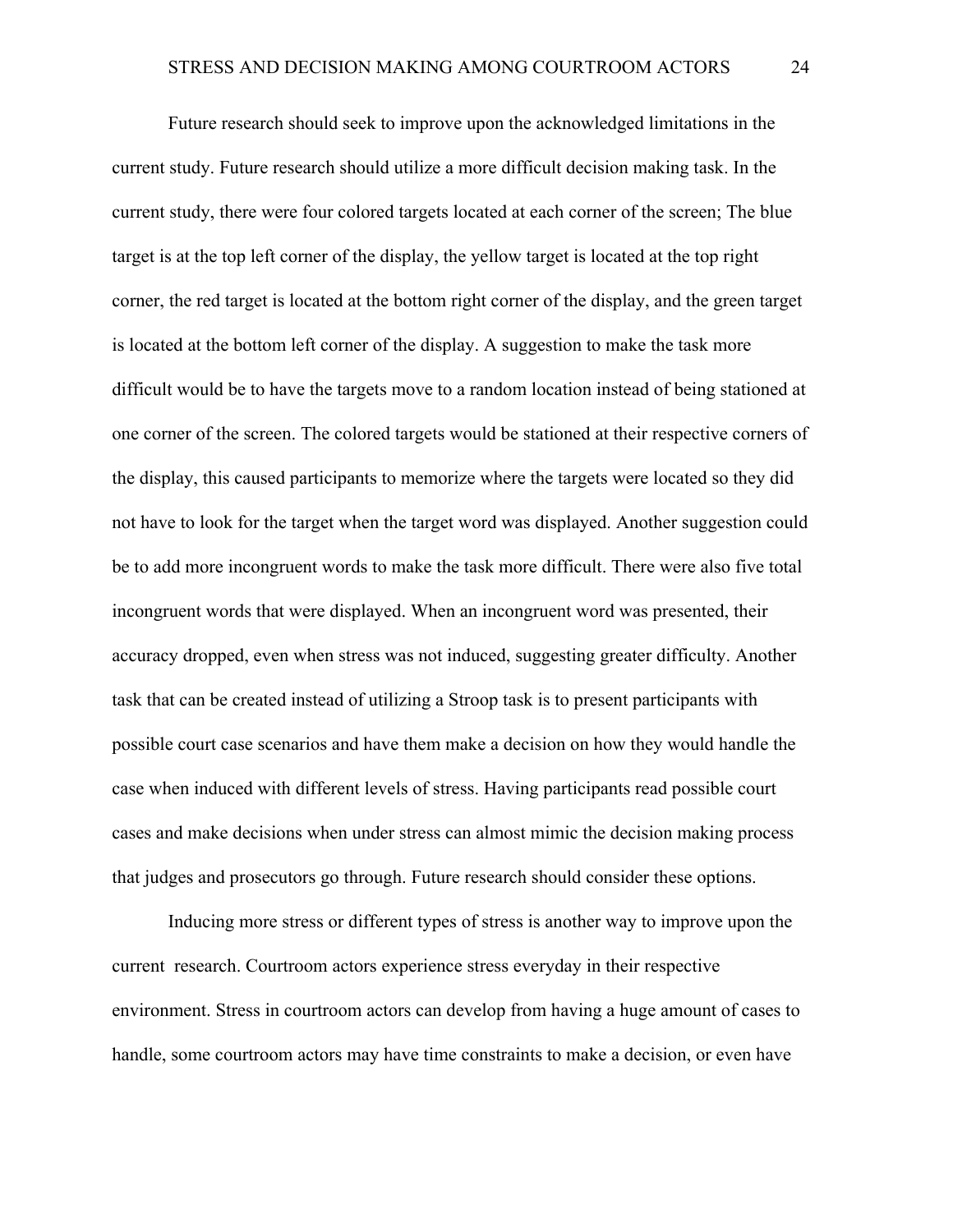public pressure to make the right decision. Future research should try to mimic these stresses. A low stress condition could also be included in the next experiment by giving students a time limit to locate the target and press the appropriate button. A way to induce low levels of stress, is to tell participants that their scores will be shared with other participants, rather than pointing a gun on them. This distinction would also allow for differentiation between social stress and physical stress, both of which may impact courtroom actors.

A final suggestion for future research is to utilize a larger sample size. Instead of collecting 22 participants, the researcher should collect more students. A majority of students selected to participate were predominantly Criminal Justice major and Psychology majors at a single college. The researcher should include students from different majors to increase the sample size and external validity. Another suggestion could be to include a sample of older and more mature people to participate in the experiment. Including adults into the experiment could create a better understanding of how judges prosecutors make decisions given the fact that judges and prosecutors are older than college students. The researcher could also narrow the sample to have judges and prosecutors participate in the experiment. Having judges and prosecutors participate in the experiment could help the researcher better understand how these courtroom actors make decisions when under stress.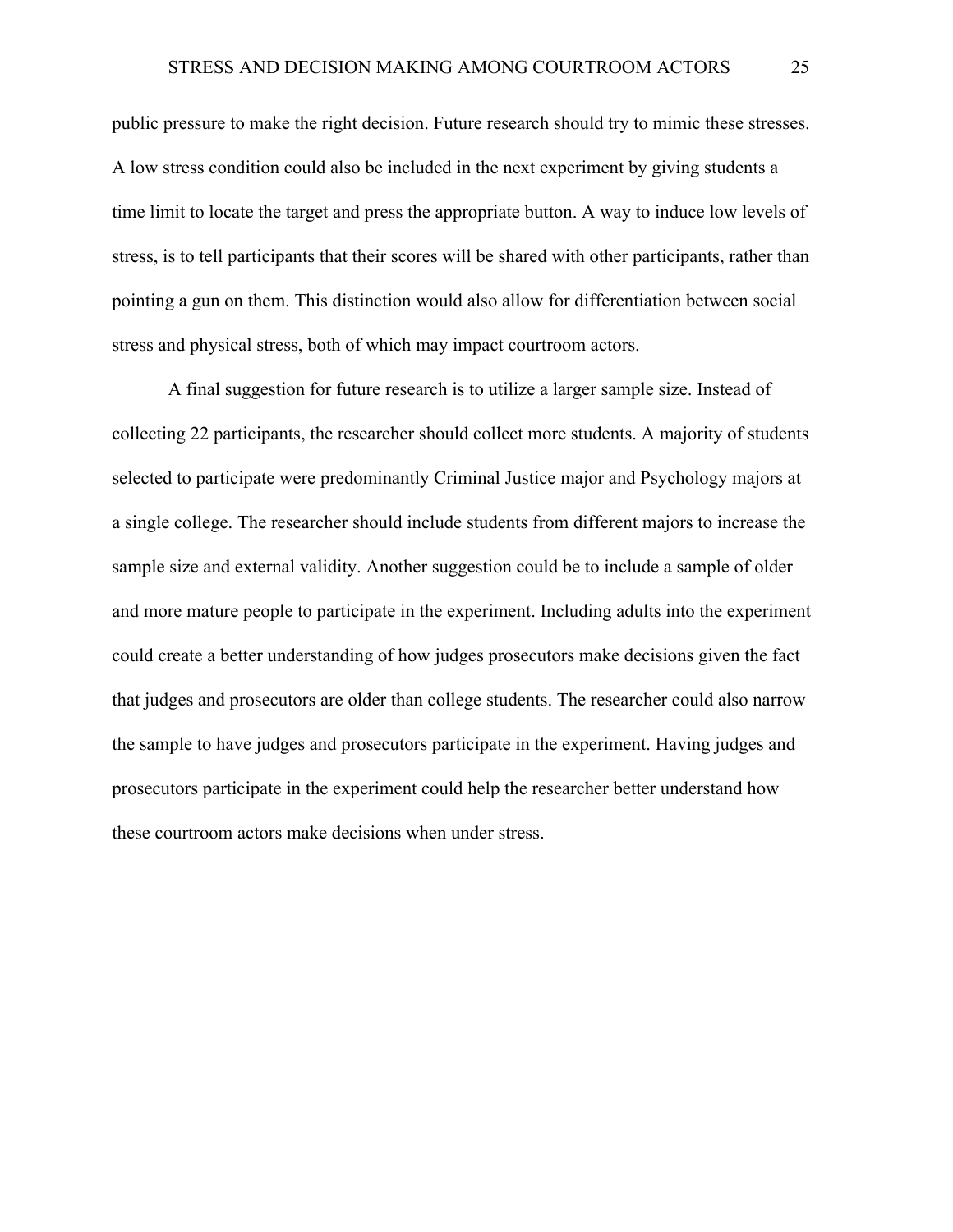# **References**

Albonetti, C. A. (1986). Criminality, prosecutorial screening, and uncertainty: toward a theory of discretionary decision making in felony case processing. Criminology, 24(4), 623-644.

Albonetti, C. A. (1987). Prosecutorial discretion: the effects of uncertainty. Law  $\&$ Society Review,21(2), 291-314.

Albonetti, C. A. (1991). An integration of theories to explain judicial discretion. Social Problems, 38(2), 247-266.

Bornstein, B. H., Miller, M. K., Nemeth, R. J., Page, G. L., & Musil, S. (2005). Juror reactions to jury duty: Perceptions of the system and potential stressors. Behavioral sciences & the law, 23(3), 321-346.

Brady v. Maryland (1983), 373 U.S. 83.

Broadbent, D. E., Cooper, P. F., FitzGerald, P., & Parkes, K. R. (1982). The cognitive failures questionnaire (CFQ) and its correlates. British journal of clinical psychology,  $21(1)$ , 1-16.

Burke, A. S. (2006). Improving prosecutorial decision making: some lessons of cognitive science. William and Mary Law Review, 1587-1633

Chamberlain, J., & Miller, M. K. (2008). Stress in the courtroom: Call for research. Psychiatry, Psychology and Law, 15(2), 237-250.

Costa, N., Arezes, P. M., & Melo, R. B. (2014). Effects of occupational vibration exposure on cognitive/motor performance. International Journal of Industrial Ergonomics, 44(5), 654-661.

Huber, A. G., & Gordon, S. C. (2004). Accountability and coercion: Is justice blind when it runs for office?. American Journal of Political Science, 48(2), 247-263.

Janis, I. L., & Mann, L. (1977). Decision making: A psychological analysis of conflict, choice, and commitment. Free press.